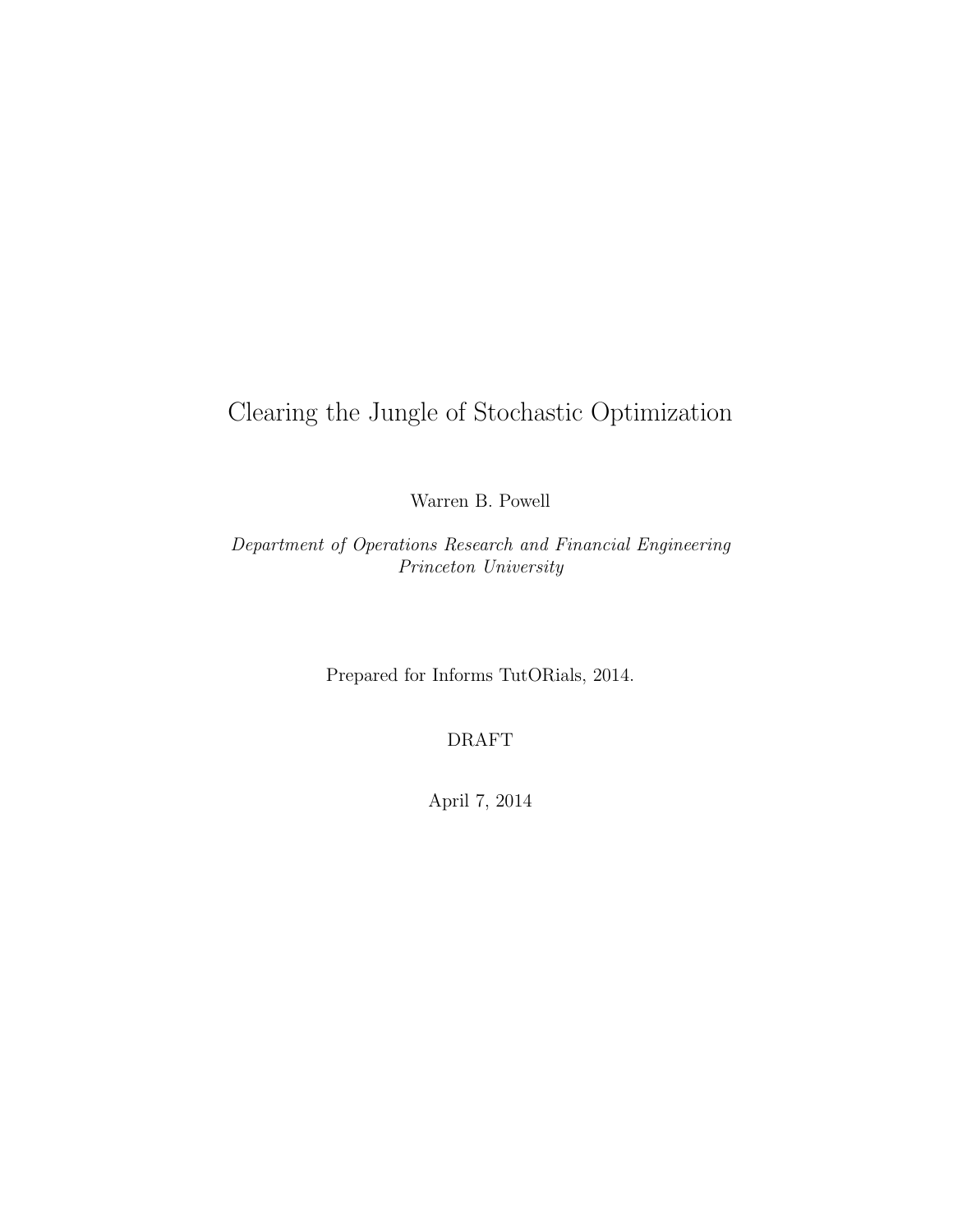#### Abstract

While deterministic optimization enjoys an almost universally accepted canonical form, stochastic optimization is a jungle of competing notational systems and algorithmic strategies. This is especially problematic in the context of sequential (multistage) stochastic optimization problems, which is the focus of our presentation. In this article, we place a variety of competing strategies into a common framework which makes it easier to see the close relationship between communities such as stochastic programming, (approximate) dynamic programming, simulation, and stochastic search. What have previously been viewed as competing approaches (e.g. simulation vs. optimization, stochastic programming vs. dynamic programming) can be reduced to four fundamental classes of policies that are evaluated in a simulation-based setting. The result is a single coherent framework that encompasses all of these methods, which can often be combined to create powerful hybrid policies to address complex problems.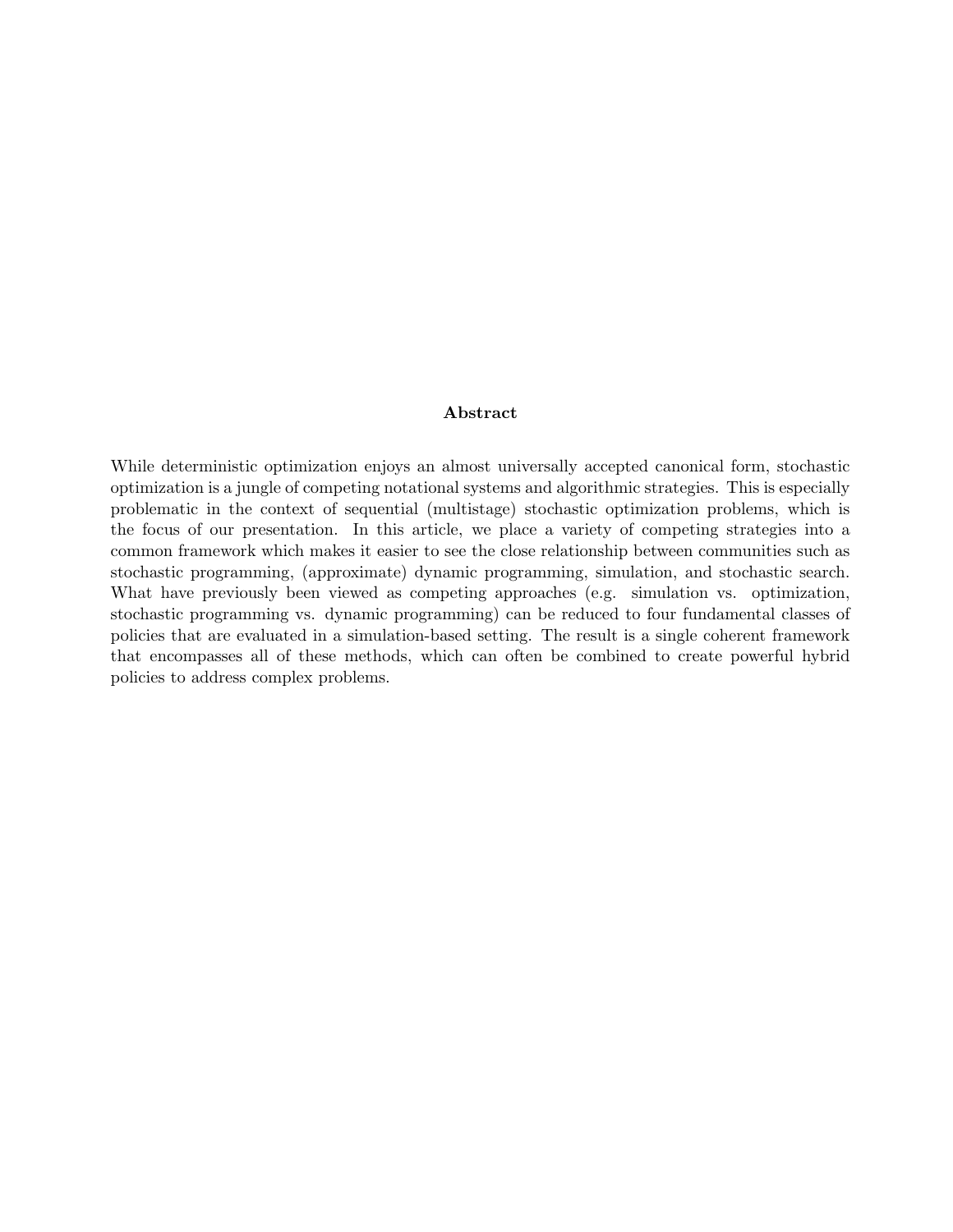## Contents

| $\mathbf{1}$            |                                                        | Introduction                                                                                                   | $\mathbf{1}$   |
|-------------------------|--------------------------------------------------------|----------------------------------------------------------------------------------------------------------------|----------------|
| $\boldsymbol{2}$        | Modeling a sequential stochastic optimization problem  |                                                                                                                | $\bf{3}$       |
|                         | 2.1                                                    |                                                                                                                | 3              |
|                         | 2.2                                                    |                                                                                                                | $\overline{4}$ |
|                         | 2.3                                                    | The five elements of a sequential decision problem $\dots \dots \dots \dots \dots \dots \dots$                 | $\overline{5}$ |
| 3                       |                                                        | What is a state variable?                                                                                      | 8              |
| 4                       |                                                        | Designing policies                                                                                             | 12             |
|                         | 4.1                                                    |                                                                                                                |                |
|                         | 4.2                                                    |                                                                                                                |                |
|                         | 4.3                                                    |                                                                                                                |                |
|                         | 4.4                                                    |                                                                                                                |                |
| Lookahead policies<br>5 |                                                        |                                                                                                                | 17             |
|                         | 5.1                                                    | An optimal policy using the original model $\ldots \ldots \ldots \ldots \ldots \ldots \ldots \ldots \ldots$ 18 |                |
|                         | 5.2                                                    |                                                                                                                |                |
|                         | 5.3                                                    |                                                                                                                | <b>20</b>      |
|                         | 5.4                                                    |                                                                                                                |                |
|                         | 5.5                                                    |                                                                                                                | 22             |
|                         | 5.6                                                    |                                                                                                                | 22             |
| 6                       | Direct policy search versus Bellman error minimization |                                                                                                                | 24             |
| 7                       | How do we choose a policy?                             |                                                                                                                | 28             |
|                         | References                                             |                                                                                                                |                |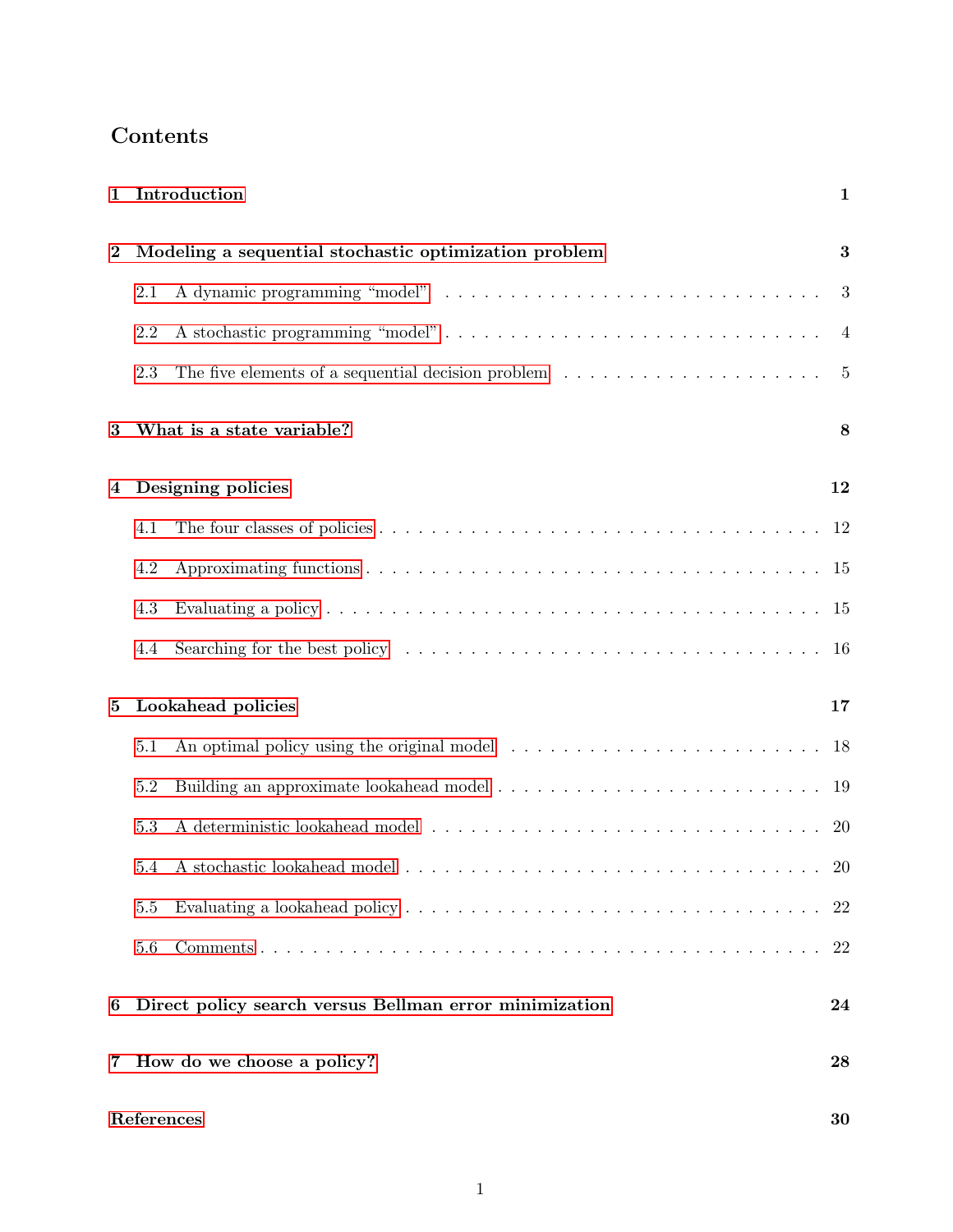## <span id="page-3-0"></span>1 Introduction

Arguably one of the most familiar pieces of mathematics in operations research (and certainly in optimization) is the linear program, almost always written in its canonical form

<span id="page-3-1"></span>
$$
\min_{x} c^{T} x \tag{1}
$$

subject to

<span id="page-3-2"></span>
$$
Ax = b,\tag{2}
$$

$$
x \geq 0. \tag{3}
$$

Often we are solving problems over time (the focus of this paper). If our problem is deterministic, we would rewrite  $(1)-(3)$  $(1)-(3)$  $(1)-(3)$  as

<span id="page-3-3"></span>
$$
\min_{x_0, ..., x_T} \sum_{t=0}^T c_t^T x_t \tag{4}
$$

subject to

<span id="page-3-4"></span>
$$
A_0 x_0 = b_0,\tag{5}
$$

$$
A_t x_t - B_{t-1} x_{t-1} = b_t, \quad t = 1, \dots, T,
$$
\n<sup>(6)</sup>

$$
x_t \geq 0, \quad t = 1, \dots, T. \tag{7}
$$

First introduced by [Kantorovich](#page-34-0) [\(1939\)](#page-34-0) and then by [Koopmans](#page-34-1) [\(1947\)](#page-34-1), it was made famous by Dantzig with the introduction of the simplex method (a nice review of the history is given in [Dorfman](#page-33-0)  $(1984)$ ) which transformed equations  $(1)-(3)$  $(1)-(3)$  $(1)-(3)$  (or  $(4)-(7)$  $(4)-(7)$  $(4)-(7)$ ) from a mathematical statement to a powerful tool for solving a wide range of problems. While Dantzig is most often credited with inventing the simplex method, the canonical form of a linear program is widely used (especially for integer programs) even when the simplex method is not used. The language of equations [\(1\)](#page-3-1)-[\(3\)](#page-3-2) is spoken around the world, by academics and industrial practitioners alike.

Now consider what happens when we introduce a random variable, especially for multiperiod problems which require solving a sequence of decision problems interspersed with the revelation of new information. Suddenly, the academic community starts speaking a dozen languages which can quickly become arcane. It is hard to read more than a handful of papers without running into terms such as admissible policies,  $\mathcal{F}_t$ -measurability, sigma-algebras, and filtrations. Not familiar with these terms? Pity you. You may not have what it takes to work in the rarefied world of stochastic optimization.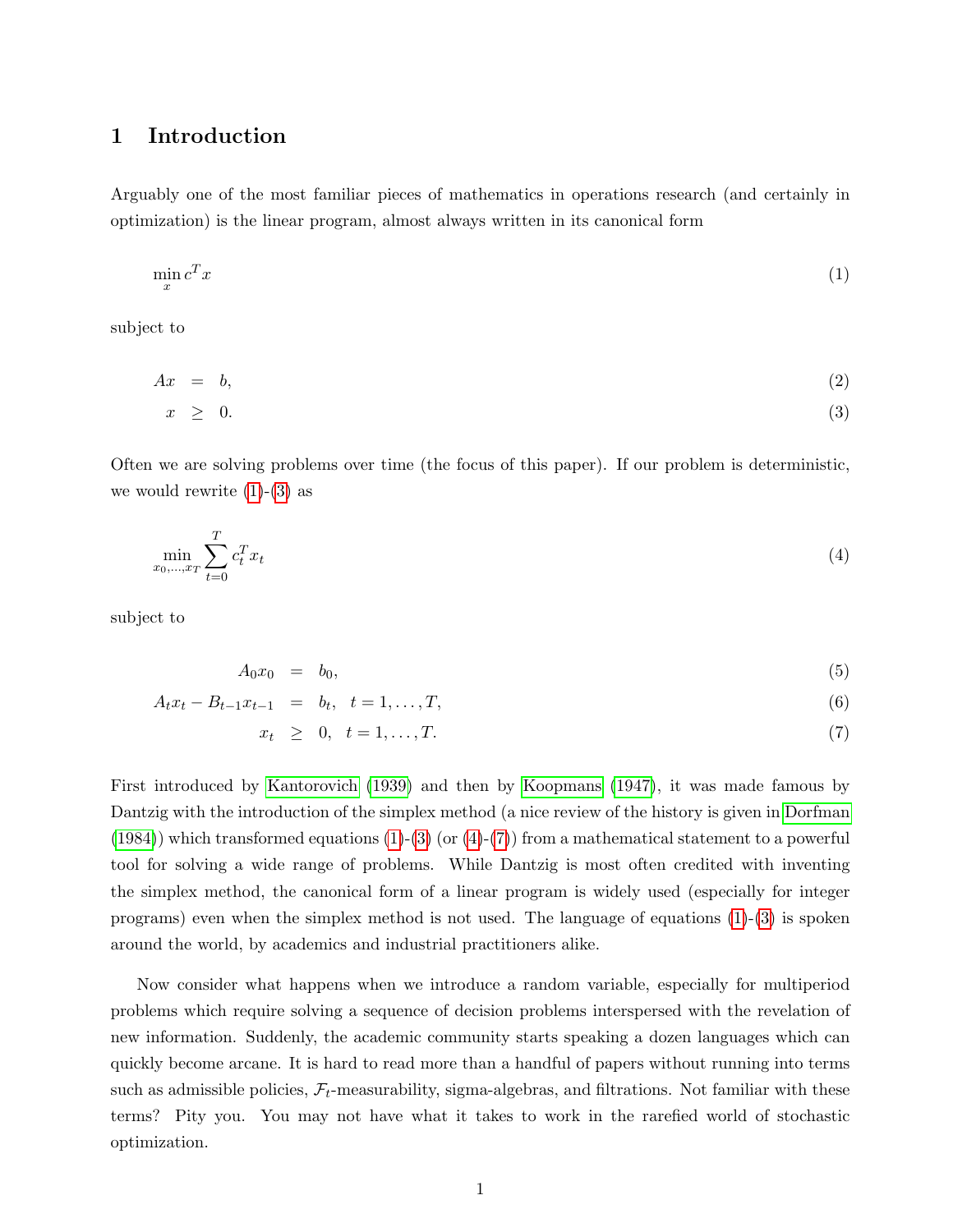But wait... we all seem to make decisions over time, every day, in the presence of all sorts of uncertainties. Think about the last time you took cash out of an ATM machine, chose a path through a set of city streets, made an investment, or tried a new restaurant. Companies invest in new projects, design products, and set pricing strategies. The health community runs tests and prescribes medications, while scientists around the world design and run experiments to make new discoveries. All of these are stochastic optimization problems. If this is something we all do, all the time, why is stochastic optimization so arcane?

After floundering around the fields of stochastic optimization for 30 years, my conclusion is that we have evolved solution strategies around specific problem classes, with vocabulary and notation that often disguise common themes. These solution strategies evolve within communities with names such as dynamic programming, stochastic programming, decision theory, stochastic search, simulationoptimization, stochastic control, approximate dynamic programming, and reinforcement learning. While these communities generally co-exist fairly peacefully, there are ongoing debates between the use of simulation vs. optimization, or stochastic programming vs. dynamic programming. A helpful referee for a recent paper [\(Powell et al.](#page-34-2)  $(2012b)$  $(2012b)$ ) offered the advice:

One of the main contributions of the paper is the demonstration of a policy-based modeling framework for transportation problems with uncertainty. However, it could be argued that a richer modeling framework already exists (multi-stage stochastic programming) that does not require approximating the decision space with policies.

This quote highlights one of the more contentious debates in stochastic optimization within the operations research community: stochastic programming or dynamic programming? It is well known, of course, that dynamic programming suffers from the curse of dimensionality, so there is no need to learn this field if you want to work on real problems. Even I concluded this in the 1980s while looking for methods to solve stochastic fleet management problems. But 20 years later, I finally cracked these problems with successful systems that are planning driver fleets for one of the largest truckload carriers in the country [\(Simao et al.](#page-35-0) [\(2009\)](#page-35-0)), and planning locomotives at one of the largest railroads in the country [\(Bouzaiene-Ayari et al.](#page-33-1) [\(2012\)](#page-33-1)). The same algorithmic strategy was used to solve a stochastic energy investment problem in hourly increments over 20 years with 175,000 time periods (see [Powell et al.](#page-34-3) [\(2012](#page-34-3)a)). How were these ultra high-dimensional stochastic optimization problems solved? Dynamic programming. However, an answer such as this perpetuates fundamental misconceptions about stochastic programming and dynamic programming.

As a hint to where this discussion is going, by the end of this tutorial I will have made the following points:

- Dynamic programming is a sequential (and for our purposes, stochastic) decision problem. Bellman's optimality equation is not a dynamic program; it is a) a way of characterizing an optimal policy and b) an algorithmic strategy for certain problem classes of dynamic programs.
- Stochastic programming (for multistage problems) is, with some exceptions, a lookahead policy which involves solving a lookahead model (which is itself a dynamic program) for solving a larger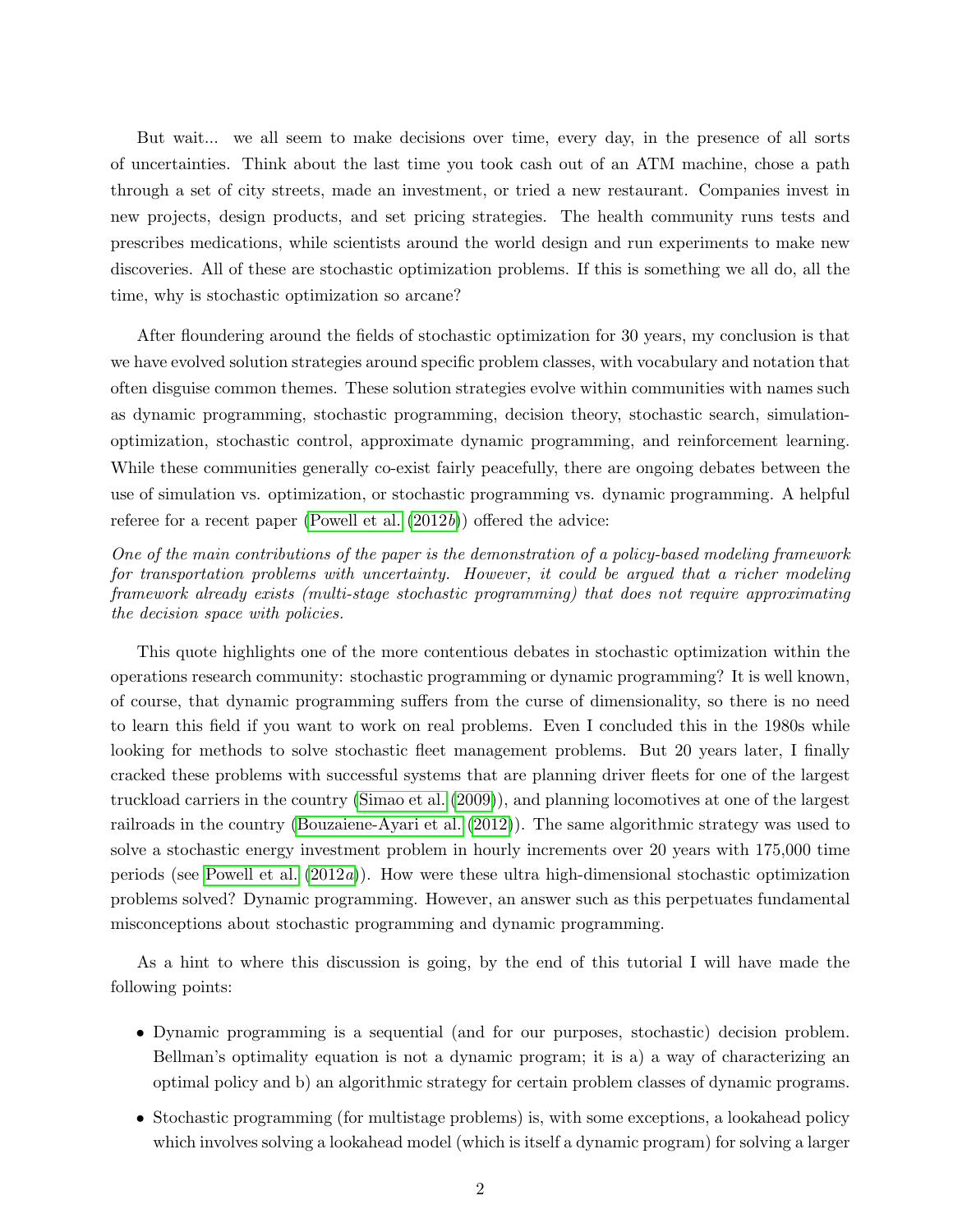dynamic program.

- The optimal solution of a multistage stochastic program is (with rare exceptions) not an optimal policy. A bound on a (multistage) stochastic program is not a bound on the quality of the policy (again, with rare exceptions).
- All properly modeled dynamic programs are Markovian. So-called "history-dependent" problems are simply dynamic programs with an incomplete state variable. If your system is not Markovian, you have not properly modeled the state variable.
- With deterministic problems, we are looking for an optimal *decision* (or vector of decisions). With (multistage) stochastic optimization problems, we are looking for optimal *functions* (known as policies).
- In my experience, every (multistage) stochastic optimization problem can be solved using one of four classes of policies (or hybrids formed from combinations of these four fundamental classes). However, optimal policies are rare.

In the process of making these points, I will bring all the fields of stochastic optimization together under a single umbrella which I suggest should be called *computational stochastic optimization*.

## <span id="page-5-0"></span>2 Modeling a sequential stochastic optimization problem

For many years, I was jealous of my colleagues working on deterministic integer programming problems who would present a model (difficult, but doable), and then focus on the challenging problem of designing efficient, high quality algorithms. I was working on large-scale stochastic optimization problems in transportation, but I did not enjoy the same type of roadmap to follow when writing down a model.

Several styles have evolved to model a stochastic optimization problem (keep in mind our focus on multiperiod, sequential problems). Below, we briefly describe two classical and widely used modeling styles, drawn from the fields of dynamic programming and stochastic programming. However, we are going to argue that these are not true models, but rather are closer to algorithms. We follow this discussion with a presentation of what we feel is the correct way to model a sequential decision process, using a format that is actually quite familiar in control theory.

## <span id="page-5-1"></span>2.1 A dynamic programming "model"

If the idea is to solve a problem with dynamic programming, many authors start by writing down the canonical form of Bellman's equation

<span id="page-5-2"></span>
$$
V_t(S_t) = \min_{a \in \mathcal{A}} \left( C(S_t, a) + \gamma \sum_{s' \in \mathcal{S}} p(s'|S_t, a) V_{t+1}(s') \right),\tag{8}
$$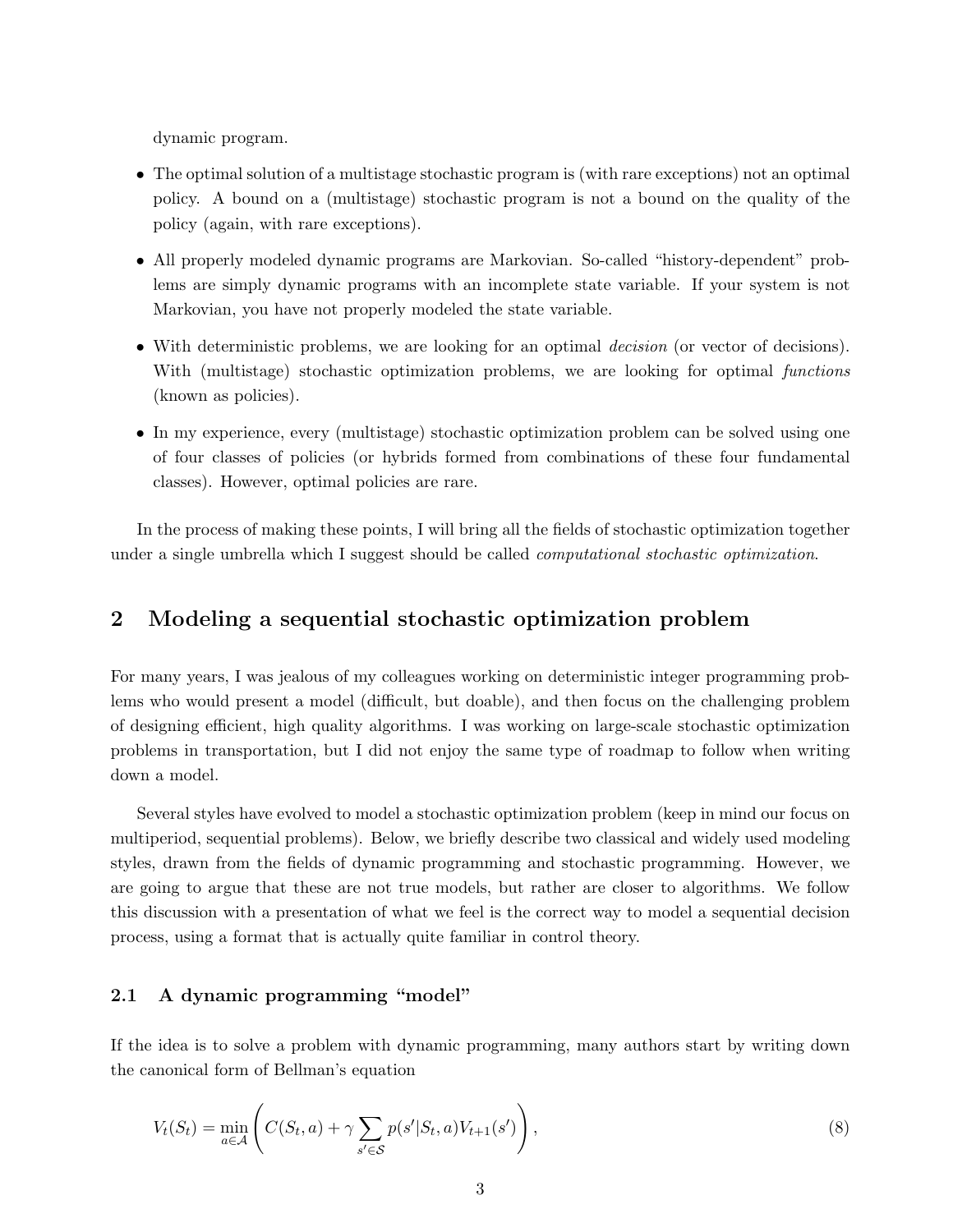where:

 $S_t$  = the state at time t,

 $a =$  the (typically discrete) action in set A,

- $C(S_t, a)$  = the cost of being in state  $S_t$  and taking action a,
- $p(s'|s, a)$  = the probability of transitioning to state  $S_{t+1} = s'$  if we are in state  $S_t = s$  and take action a,

$$
V_t(s)
$$
 = the value of being in state  $S_t = s$  at time t and following the optimal policy from t onward.

This is the format introduced by [Bellman](#page-32-1) [\(1957\)](#page-32-1) and popularized by many authors (such as [Puterman](#page-34-4) [\(2005\)](#page-34-4)). The format is elegant and has enabled a rich theoretical tradition. A well known concept in dynamic programming is that of a *policy* which is typically denoted π, where  $\pi(s)$  gives the action that should be taken when we are in state s. The policy (at time  $t$ ) might be computed using

$$
\pi(s) = \underset{a \in \mathcal{A}}{\arg \min} \left( C(s, a) + \gamma \sum_{s' \in \mathcal{S}} p(s'|s, a) V_{t+1}(s') \right).
$$

The most difficult challenge with Markov decision processes is that the community almost uniformly assumes that states are discrete, and that value functions and policies use lookup table representations. This sharply limits its applicability to relatively small problems.

#### <span id="page-6-0"></span>2.2 A stochastic programming "model"

The stochastic programming community often models a stochastic programming model as follows:

<span id="page-6-1"></span>
$$
\min_{x_t, (x_{t'}(\omega), t < t' \le t + H), \forall \omega \in \Omega_t} \left( c_t x_t + \sum_{\omega \in \Omega_t} p(\omega) \sum_{t'=t+1}^{t+H} c_{t'}(\omega) x_{t'}(\omega) \right).
$$
\n(9)

Here,  $\omega$  is called a *scenario* drawn from a sampled set  $\Omega_t$  generated for the problem we are solving at time t (many authors prefer "s" for scenario, but  $\omega$  is widely used and avoids the conflict with standard notation for state). If we have a random sample, the probability of scenario  $\omega$  might be  $p(\omega) = 1/|\Omega_t|$ . We make one decision  $x_t$  for time t, but then we have to make a decision  $x_{t'}(\omega)$  for each scenario  $\omega$  in the future. Note that we are writing the problem as if we are sitting at time t, to be consistent with our dynamic program above.

The constraints are tricky to write out. We start with the time  $t$  constraints which we might write

$$
A_t x_t = b_t, \tag{10}
$$

$$
x_t \geq 0. \tag{11}
$$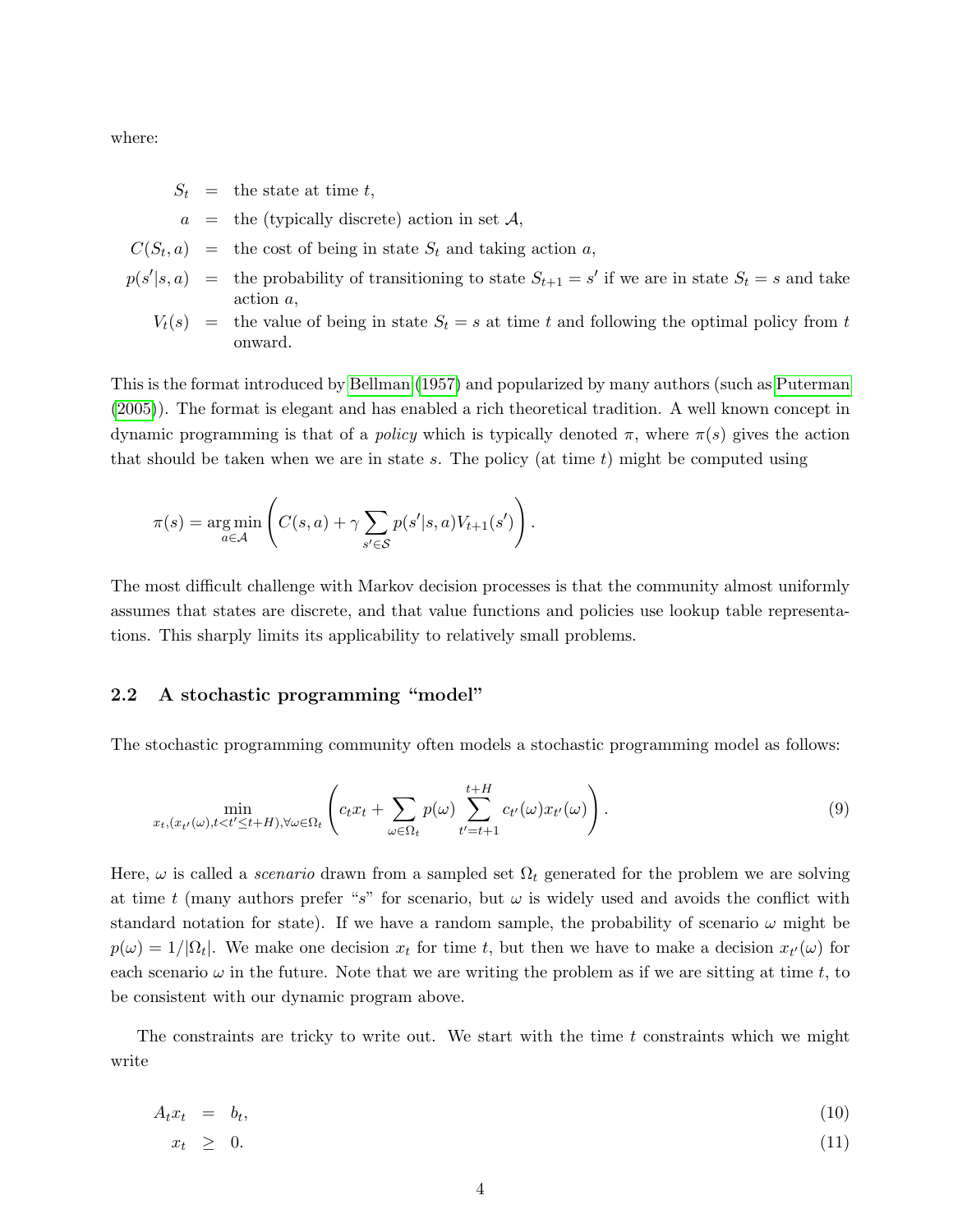We then have to write out constraints for time periods  $t' > t$ , which have to be written for each scenario  $\omega$ . These might be written

<span id="page-7-1"></span>
$$
A_{t'}(\omega)x_{t'}(\omega) - B_{t'-1}(\omega)x_{t'-1}(\omega) = b_{t'}(\omega), \qquad (12)
$$

$$
x_{t'}(\omega) \geq 0. \tag{13}
$$

Note that we require that  $x_t = x_{t'}(\omega)$  for  $t' = t$ , a condition that is often imposed as a *nonanticipa*tivity constraint.

While this format is by far the most common, it is important to note that we have modeled the problem as if we make a single decision at time t (represented by  $x_t$ ), then see a scenario  $\omega$  that describes all the random information over the planning horizon  $t+1, \ldots, t+H$ . Once this information is revealed, we then choose  $x_{t+1}, \ldots, x_{t+H}$ . In reality, we choose  $x_t$ , then see the information  $W_{t+1}$ , then we would choose  $x_{t+1}$ , after which we see  $W_{t+2}$ , and so on. The model given by equations [\(9\)](#page-6-1)-[\(13\)](#page-7-1) is known as a two-stage approximation; it is widely used simply because the multistage version is completely intractable for most applications. In a nutshell, scenario trees have their own curse of dimensionality, which is actually worse than the one suffered by traditional dynamic programs because the entire history is captured.

#### <span id="page-7-0"></span>2.3 The five elements of a sequential decision problem

What is known as a "dynamic programming model" (equation [\(8\)](#page-5-2)) or the "stochastic programming model" (equations [\(9\)](#page-6-1)-[\(13\)](#page-7-1)) are not actually models, but are closer to algorithms. Bellman's equations, in particular, are like complementary slackness conditions for a linear program. It is not a model, but rather is similar to the optimality conditions for a dynamic program. Clearly, we need a canonical *model* for sequential ("multistage") stochastic decision problems that parallels our deterministic optimization model given by [\(4\)](#page-3-3)-[\(7\)](#page-3-4).

There are five fundamental elements to any sequential stochastic optimization problem. These are:

- State  $S_t$  This represents what we know at time t before we make a decision (more on this below).
- Actions Depending on the community, these might be discrete actions a, continuous controls  $u$ , or decisions x (which are typically vectors, and might be continuous, integer or a mixture). We defer to later the choice of how a decision is made, but assume that we will design a *policy* π. Dynamic programmers will write a policy as  $\pi(s)$  returning an action a (or u or x), but this leaves open the question of what  $\pi(s)$  looks like computationally. For this reason, we adopt a different notation. If our decision is action  $a_t$ , we designate the policy as the function  $A_t^{\pi}(S_t)$ . If we are using decision  $x_t$ , we use the function  $X_t^{\pi}(S_t)$ . We assume that our policy produces feasible actions (say,  $x_t \in \mathcal{X}_t$ ), where the feasible region  $\mathcal{X}_t$  might be a system of linear equations that depends on the state  $S_t$ .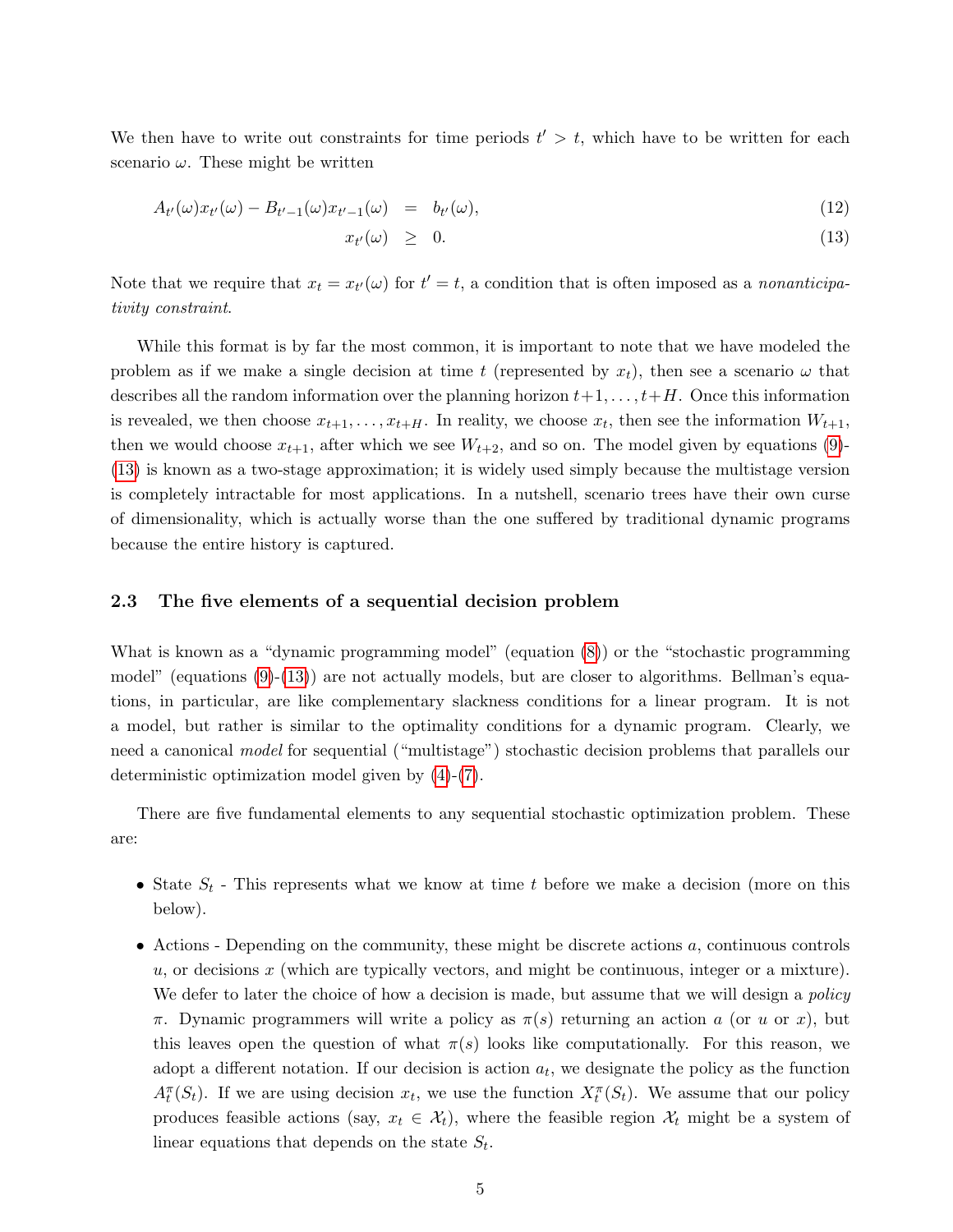• Exogenous information  $W_t$  - Starting at time 0, we observe exogenous information (prices, demands, equipment breakdowns) as the sequence  $W_1, W_2, \ldots$ . We use the convention that any variable indexed by  $t$  is known at time  $t$ . This means that states, actions (decisions) and information evolve as follows:

$$
(S_0, x_0, W_1, S_1, x_1, W_2, \ldots, S_t, x_t, W_{t+1}, \ldots, S_T).
$$

An important concept is the *post-decision state* which we write as  $S_t^x$  (or  $S_t^a$  if we are using action  $a$ ), which is the information in the system immediately *after* we make a decision (see [Powell](#page-34-5)  $(2011)$ [Chapter 4] for a thorough discussion of post-decision state variables). Introducing the post-decision state in our sequence gives us

$$
(S_0, x_0, S_0^x, W_1, S_1, x_1, S_1^x, W_2, \ldots, S_t, x_t, S_t^x, W_{t+1}, \ldots, S_T).
$$

If the information process evolves exogenously, independently of current states and actions (true for many, but not all, problems), it is convenient to let  $\omega$  be a sample realization of the random variables  $W_1, W_2, \ldots, W_T$ . We then let  $\Omega$  be the set of all possible realizations. For some models, it is useful to represent the *history* of the process  $h_t$  at time t as

<span id="page-8-0"></span>
$$
h_t = (W_1, \dots, W_t). \tag{14}
$$

To allow for the possibility that states and/or actions do affect the information process, some will model  $\omega$  as the sequence of states and actions (referred to as the *induced* stochastic process in [Puterman](#page-34-4) [\(2005\)](#page-34-4)), or the sequence of initial state, followed by all  $x_{t'}$  and  $W_{t'}$  for  $t' =$  $1, \ldots, t$ . Our presentation assumes the information process is purely exogenous, so we use the representation of history in [\(14\)](#page-8-0).

• The transition function - We write this as  $S_{t+1} = S^M(S_t, x_t, W_{t+1})$ . The transition function may include (controllable) systems of linear equations such as those shown in equation [\(6\)](#page-3-4). However, it may also represent the exogenous evolution of prices, weather, and customer demands. For example, let  $p_t$  be the price of electricity, and let  $\hat{p}_{t+1}$  be the exogenous change in the price between t and  $t + 1$  ( $\hat{p}_t$  would be an element of  $W_t$ ), we would write

$$
p_{t+1} = p_t + \hat{p}_{t+1}.
$$

This would be an example of a transition function for an exogenous information process such as prices.

• The objective function - We assume we are given a cost/reward/utility function that we refer to generically as the *contribution function* which may depend on the state  $S_t$  and the action  $x_t$ , so we write it as  $C(S_t, x_t)$ . In some settings, it also depends on the new information  $W_{t+1}$ , in which case we would write it as  $C(S_t, x_t, W_{t+1})$ , which means it is random at time t. The engineering controls community and the computer science community often deal with "modelfree" problems where the transition function is unknown and  $W_{t+1}$  is not observable, but where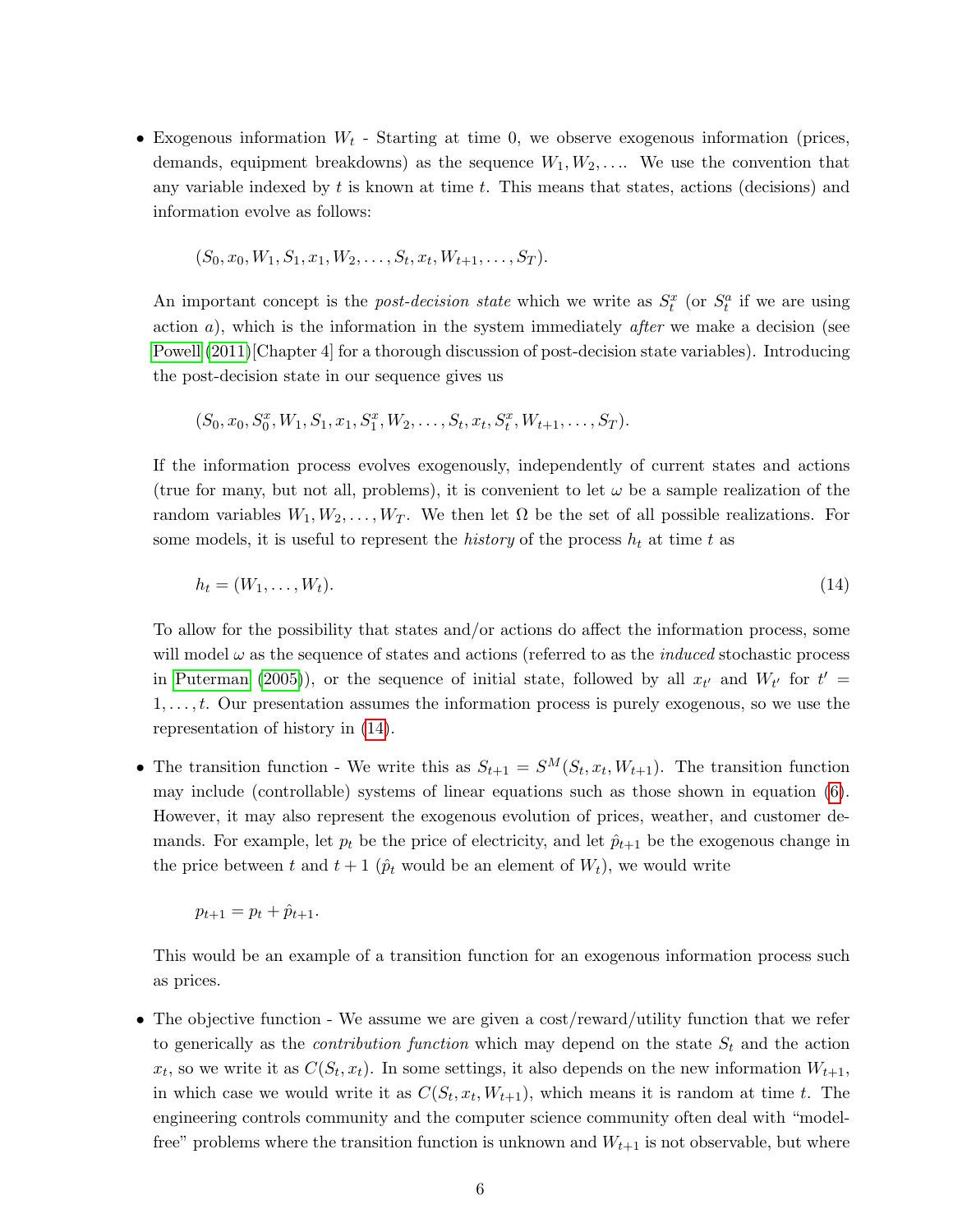the cost depends on the downstream state  $S_{t+1}$ , in which case the contribution would be written  $C(S_t, x_t, S_{t+1}),$  which is also random at time t.

The objective requires finding the policy that minimizes expected costs, which is written

<span id="page-9-0"></span>
$$
\min_{\pi \in \Pi} \mathbb{E}^{\pi} \sum_{t=0}^{T} C(S_t, X_t^{\pi}(S_t)),
$$
\n(15)

where  $S_{t+1} = S^M(S_t, x_t, W_{t+1})$ , and where the expectation is over all possible sequences  $W_1, W_2, \ldots, W_T$ , which may depend on the actions taken. The notation  $\mathbb{E}^{\pi}$  allows for the possibility that the exogenous information might depend on prior actions (something that is not allowed in traditional stochastic programming models). The goal here is to find the best policy, which means that we are looking for the best function for making a decision.

This leaves open the computational question: How in the world do we search over some abstract space of policies? Answering this question is at the heart of this chapter. We are going to argue that different communities (dynamic programming, stochastic programming, simulation) get around this problem by adopting a specific class of policies.

There is growing interest in replacing the expectation with various risk measures, which introduces the issue of non-additivity (see [Shapiro et al.](#page-35-1) [\(2009\)](#page-35-1), [Ruszczynski](#page-35-2) [\(2010\)](#page-35-2) for thorough discussions). For example, we might replace [\(15\)](#page-9-0) with

$$
\min_{\pi \in \Pi} Q_{\alpha} \sum_{t=0}^{T} C(S_t, X_t^{\pi}(S_t)),\tag{16}
$$

where  $Q_{\alpha}(W)$  is the  $\alpha$ -quantile of the random variable W. Alternatively, we might use a robust objective which uses

$$
\min_{\pi \in \Pi} \max_{W \in \mathcal{W}} \sum_{t=0}^{T} C(S_t, X_t^{\pi}(S_t)),
$$
\n(17)

where the maximum over  $W \in \mathcal{W}$  refers to a search over random variables within an uncertainty set W [\(Bandi & Bertsimas](#page-32-2) [\(2012\)](#page-32-2)) that defines a set of "worst case" values. See [Beyer &](#page-33-2) [Sendhoff](#page-33-2) [\(2007\)](#page-33-2), [Ben-Tal et al.](#page-33-3) [\(2009\)](#page-33-3) and for further discussions of robust optimization.

It is useful to stop and compare our stochastic model with our deterministic model, which we gave previously as [\(4\)](#page-3-3)-[\(7\)](#page-3-4). Our stochastic objective function, given by equation [\(15\)](#page-9-0), should be compared to its deterministic counterpart, equation [\(4\)](#page-3-3). The linking equations [\(6\)](#page-3-4) can be written:

<span id="page-9-1"></span>
$$
A_t x_t = R_t, \tag{18}
$$

$$
R_t = b_t + B_{t-1} x_{t-1}.
$$
\n(19)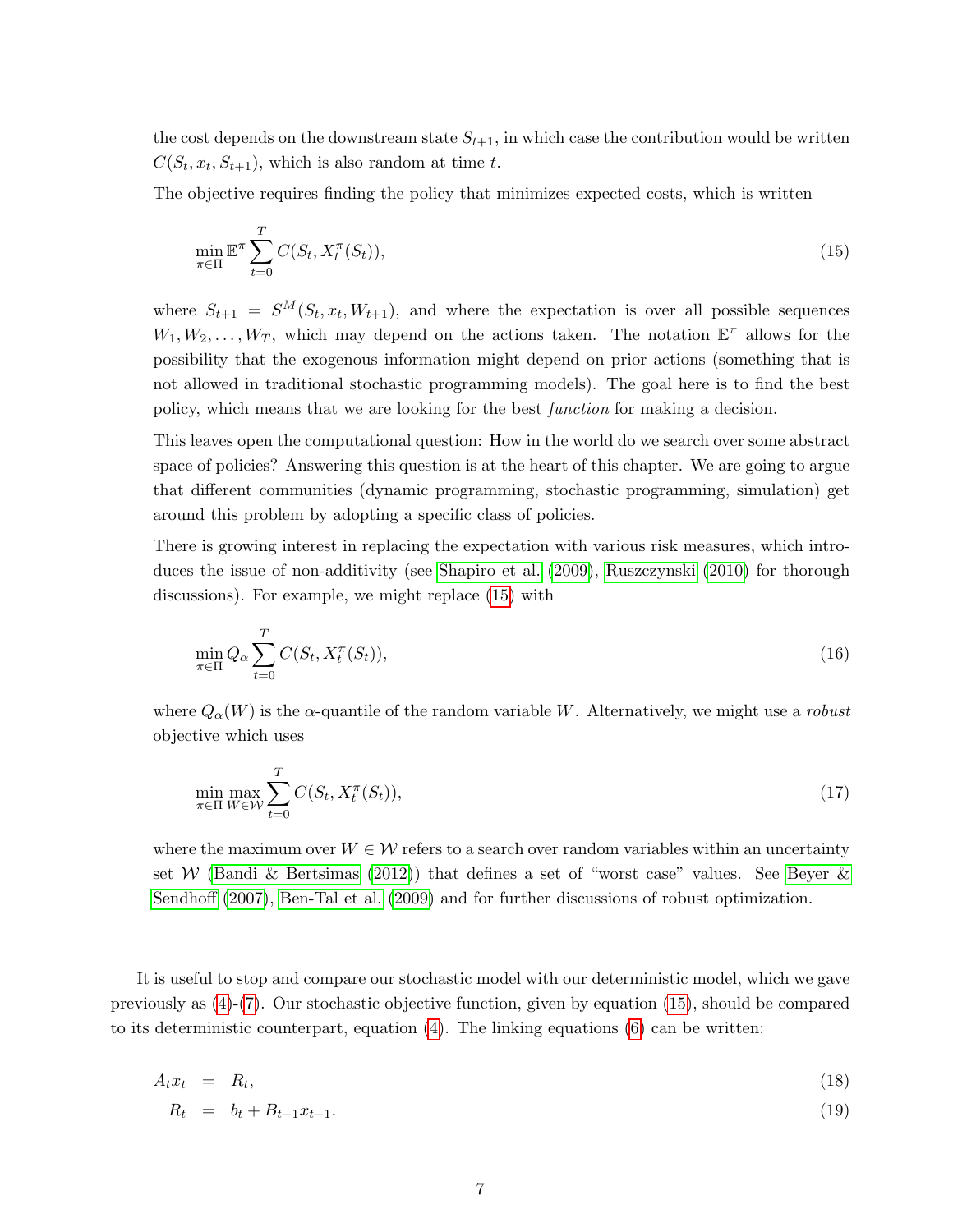If we let  $S_t = R_t$ , we see that equation [\(6\)](#page-3-4), in the form of equations [\(18\)](#page-9-1)-[\(19\)](#page-9-1), represents the transition function  $S_t = S^M(S_{t-1}, x_{t-1}, \cdot)$ . Obviously, there is no deterministic counterpart to the exogenous information process.

This style of modeling problems has not been used in operations research (or computer science), but is widely used in the engineering controls community. The dynamic programming community prefers to assume that the one-step transition matrix (used in equation [\(8\)](#page-5-2)) is given. While it can, in principle, be computed from the transition function and distributional information on the exogenous information variable  $W_t$ , it is simply not computable for the vast majority of applications. The transition function is widely used in stochastic programming, but without using the term or the notation (for those familiar with stochastic programming, this is how scenario trees are built).

This model brings out the fundamental distinction between deterministic and stochastic optimization (for sequential decision problems). In deterministic optimization, we are looking for the best decisions (see [\(4\)](#page-3-3) - [\(7\)](#page-3-4)). In stochastic optimization, we are looking for the best policy (see [\(15\)](#page-9-0)), which is the same as searching over a class of functions. The operations research community is quite skilled at solving for high-dimensional vectors of decision variables, but searching over functions is a less familiar concept. This is going to need some work.

The two dimensions of our modelling framework that are least understood are the state variable, and the concept of searching over policies in the objective function. For this reason, we deal with these topics in more depth.

## <span id="page-10-0"></span>3 What is a state variable?

State variables appear to be a concept that everyone understands, but cannot provide a definition. [Bellman](#page-32-1) [\(1957\)](#page-32-1) offered "... we have a physical system characterized at any stage by a small set of parameters, the state variables." [Puterman](#page-34-4) [\(2005\)](#page-34-4) introduces state variables with "At each decision epoch, the system occupies a state." (Italics are in the original manuscripts). Wikipedia (in 2013) suggests "State commonly refers to either the present condition of a system or entity," which is true but hopelessly vague, or "A state variable is one of the set of variables that are used to describe the mathematical state of a dynamical system" (using the word you are trying to define in the definition is a red flag that you do not have a definition). Other top experts have suggested that the state variable cannot be defined, or they say they have simply given up. I think we can do better.

The graphs in figure [1](#page-11-0) help to illustrate the definition of a state variable. In figure  $1(a)$ , we show a deterministic graph where a traveler has to get from node 1 to node 11. The traveler is currently at node 6. Let  $N_t$  be the node number of the traveler after t link traversals  $(t = 2$  in the example). There seems to be a consensus that the correct answer is

 $S_t = N_t = 6.$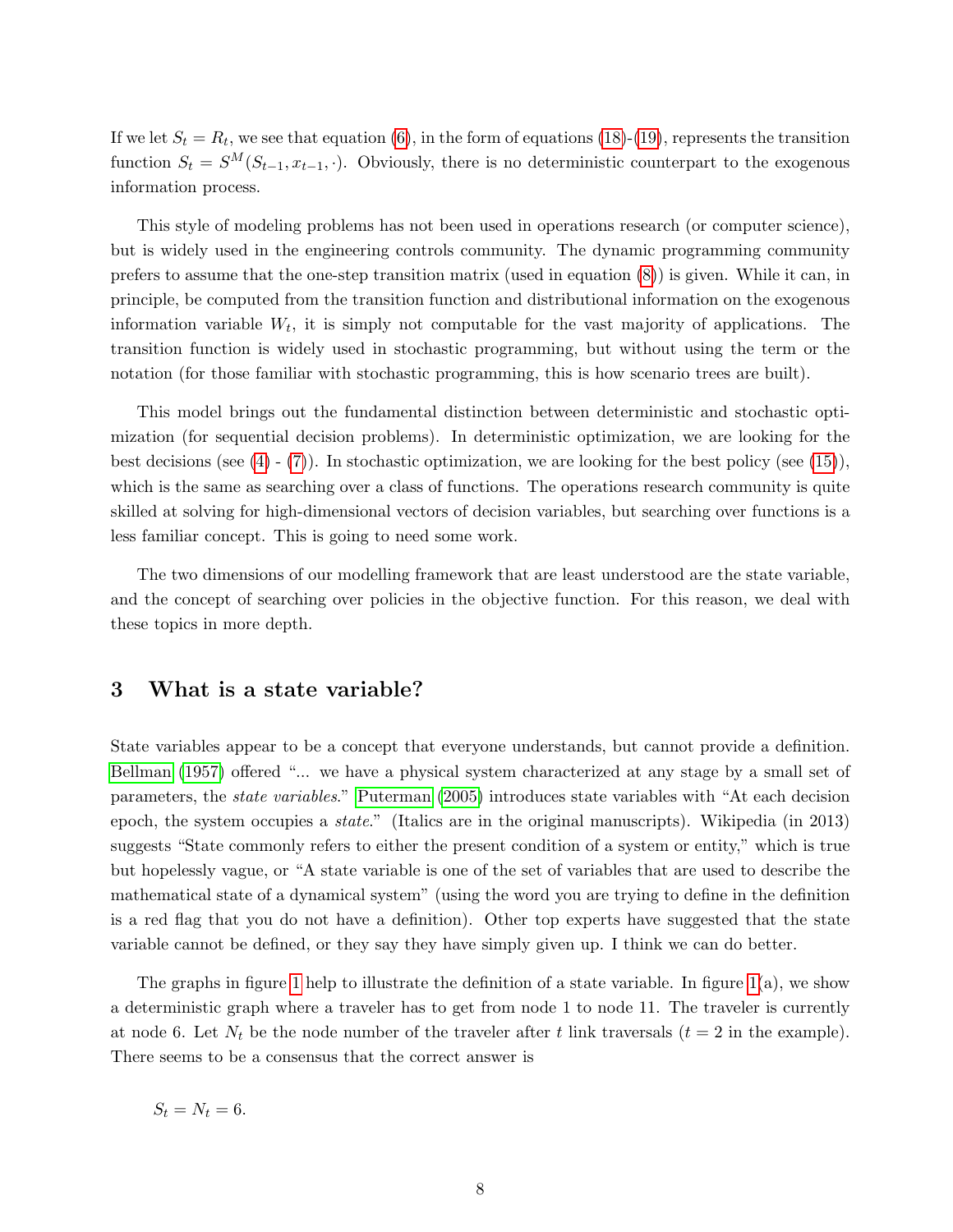

<span id="page-11-0"></span>Figure 1: (a) Deterministic network for a traveler moving from node 1 to node 11 with known arc costs. (b) Stochastic network, where arc costs are revealed as the traveler arrives to a node.

Note that we exclude from our state variable all data that is not changing (the arc costs are all assumed to be deterministic).

Next assume that we have a stochastic graph, where the probability distribution of the cost of traversing each arc is known, as depicted in figure [1\(](#page-11-0)b). However, assume that if the traveler arrives to node i, he is able to see the actual cost  $\hat{c}_{ij}$  for each link  $(i, j)$  out of node i. Again, there seems to be broad agreement that the correct answer is

$$
S_t = (N_t, (\hat{c}_{N_t, \cdot})) = (6, (10.2, 9.7, 11.8)),
$$

where  $(\hat{c}_{N_t, \cdot})$  represents the costs on all the links out of node  $N_t$ . While our first example illustrates a physical state (the location of our traveler), this second example illustrates that the state also includes the state of information.

For our final example, we introduce the twist that there are left hand turn penalties for our stochastic network in figure [1\(](#page-11-0)b). Now what is the state variable? In the previous example, we saw that we need to include all the information we need to make a decision. In this example, we need to know the previous node, that is,  $N_{t-1}$ . With this information, we can tell if the link from our current node  $N_t = 6$  to node 5 is a left hand turn or not. So, our state variable in this setting would be

$$
S_t = (N_t, (\hat{c}_{N_t, \cdot}), N_{t-1}) = (6, (10.2, 9.7, 11.8), 3).
$$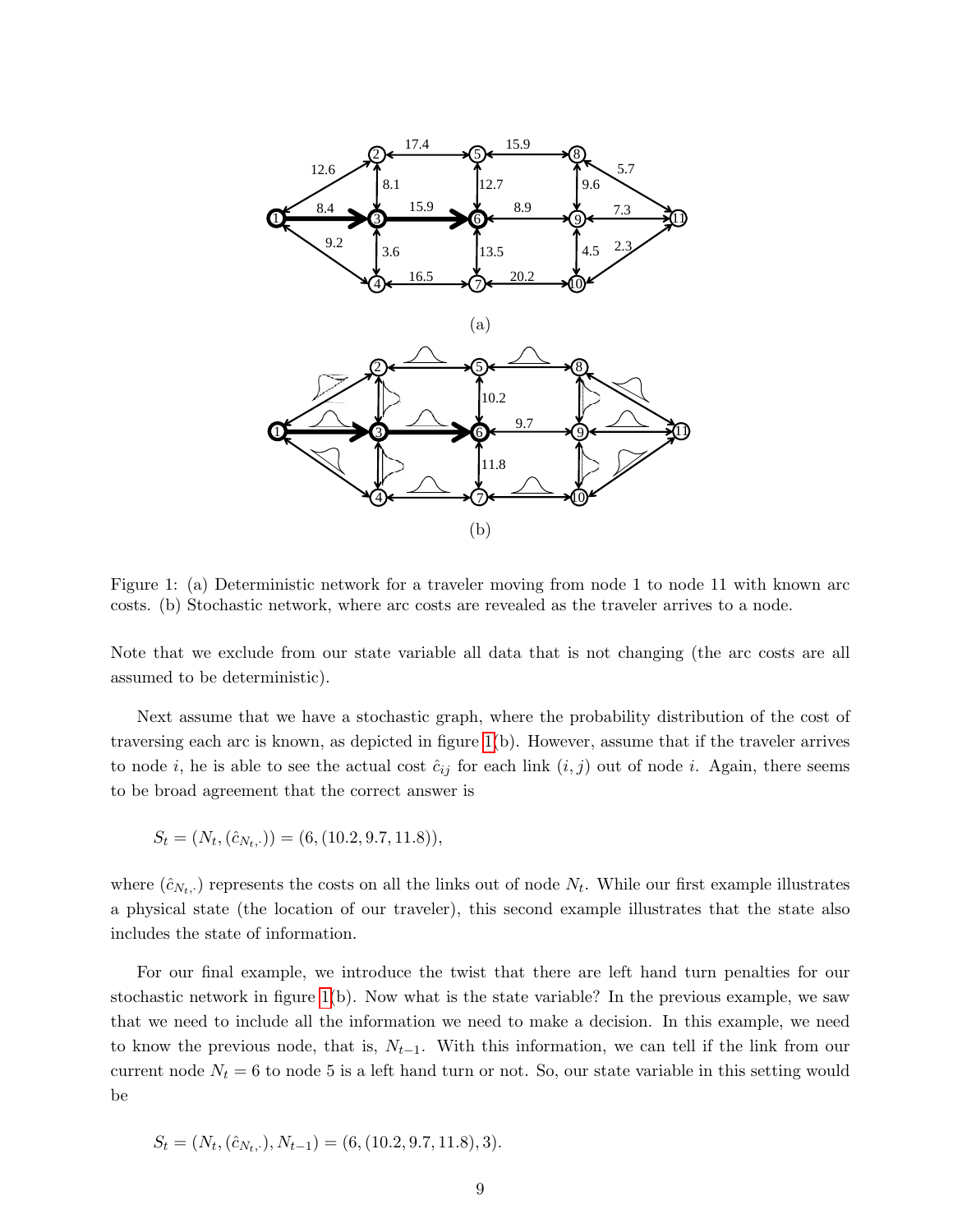If we need  $N_t$  and  $N_{t-1}$ , what about the other nodes we have visited? For the same reason that we did not include the complete path in our first example, we do not need node  $N_{t-2}$  (and earlier) in this example simply because they are not needed. This situation would change if we introduced a requirement that our path contain no cycles, in which case we would have to retain the entire path as we progress.

There is an astonishing lack of agreement in the definition of a state variable. This question was posed to a workshop of attendees from computer science and operations research. Two themes emerged from the responses. The first (popular with the computer scientists) was that a state variable should be a *sufficient statistic*, a term drawn from the statistics community (which has its own definition for this term). The second was that a state variable should be parsimonious. The concepts of sufficiency and parsimony (said differently, necessary and sufficient), are completely consistent with the state descriptions given above.

I would conclude from all of these discussions that a state variable should include all the information we need, but only the information we need. But to do what? In [Powell](#page-34-6) [\(2007\)](#page-34-6), I offer the definition:

**Definition 3.1** A state variable is the minimally dimensioned function of history that is necessary and sufficient to compute the decision function, the transition function, and the contribution function.

It is useful to divide state variables into three broad classes:

- Physical (or resource state)  $R_t$  This might be the node where we are located on a graph, the amount of product in inventory, or the speed of an aircraft.
- Information state  $I_t$  This includes other information such as information about weather, the costs out of a node, or the elapsed time since the last customer arrived to a queue.
- The knowledge (or belief) state  $K_t$  This comes in the form of a series of distributions about unobservable parameters. For example, this might be the demand for a product at a particular price, or the travel time on a path through an unfamiliar city. The knowledge state arises in communities that use names such as partially observable Markov decision processes (POMDPs), multi-armed bandit problems [\(Gittins et al.](#page-33-4) [\(2011\)](#page-33-4)), and optimal learning [\(Powell & Ryzhov](#page-34-7)  $(2012)$ .

Mathematically, the information state  $I_t$  should include information about resources  $R_t$ , and the knowledge state  $K_t$  should include everything, as illustrated in figure [2.](#page-13-0) However, in terms of practical models, it helps to divide variables among the three categories, primarily because so many people fall in the trap of equating "state" with "physical state." Whether a variable is listed under "physical state variables" or "information state variables" is not important. It is useful to separate out the knowledge state, which comes in the form of a probability distribution.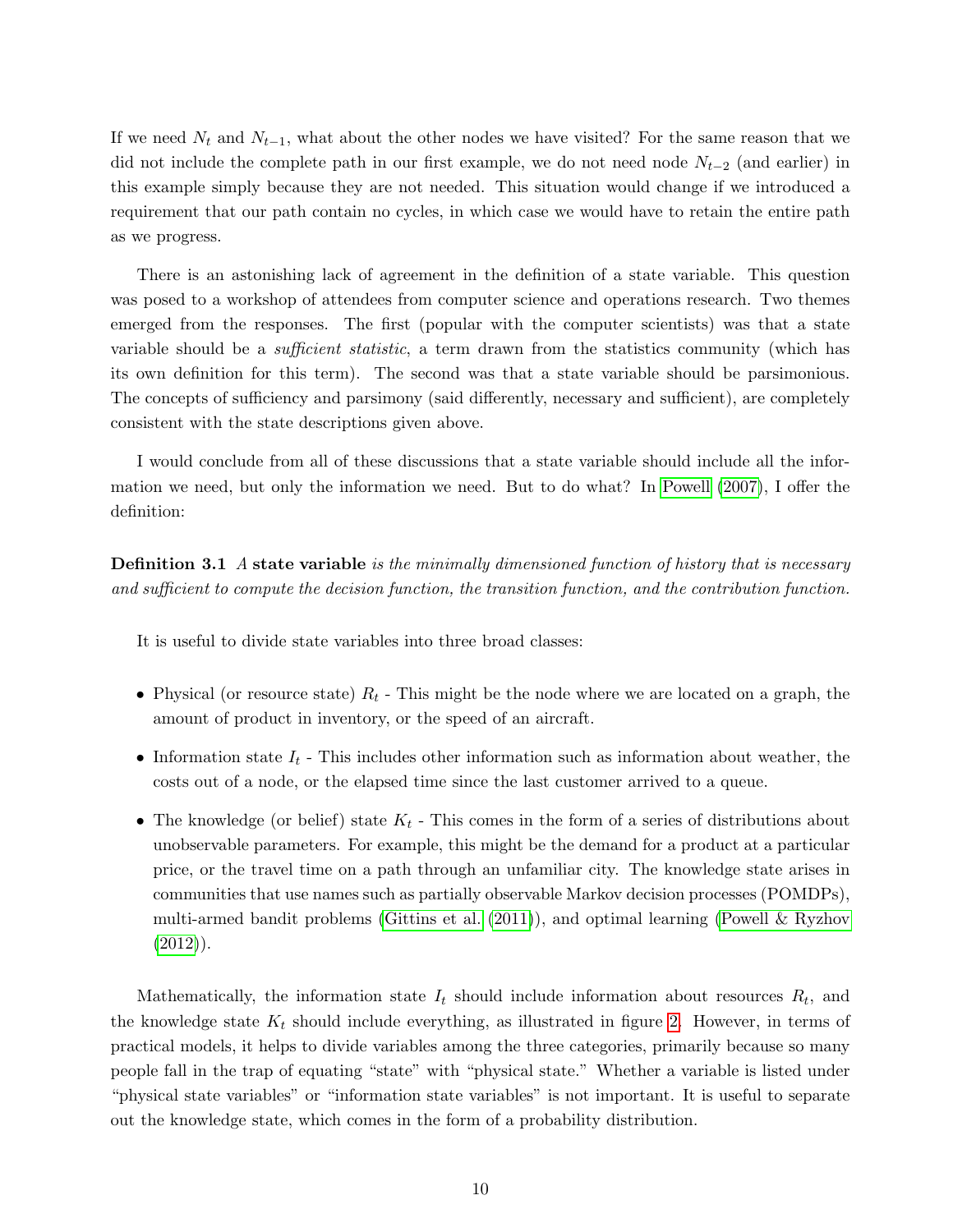

<span id="page-13-0"></span>Figure 2: Illustration of the growing sets of state variables, where information state includes physical state variables, while the knowledge state includes everything.

Another way to envision the state variable is summing up the contributions while following some policy, which we might write as

$$
F_0^{\pi}(S_0) = \mathbb{E}\left\{\sum_{t'=0}^T C(S_{t'}, X_{t'}^{\pi}(S_{t'})) \middle| S_0\right\},\,
$$

which is computed given our initial state  $S_0$ . We assume states are related by  $S_{t+1} = S^M(S_t, X_t^{\pi}(S_t), W_{t+1}),$  and the sequence  $W_1, W_2, \ldots, W_T$  follows a sample path  $\omega \in \Omega$ . Now assume we want to do the same computation starting at time  $t$ , which we would write

$$
F_t^{\pi}(S_t) = \mathbb{E}\left\{\sum_{t'=t}^T C(S_{t'}, X_{t'}^{\pi}(S_{t'})) \middle| S_t\right\}.
$$
\n(20)

We can, of course, write this as

<span id="page-13-1"></span>
$$
F_t^{\pi}(S_t) = C(S_t, X_t^{\pi}(S_t)) + \mathbb{E}\left\{\sum_{t'=t+1}^T C(S_{t'}, X_{t'}^{\pi}(S_{t'})) \middle| S_t\right\}
$$
\n(21)

$$
= C(S_t, X_t^{\pi}(S_t)) + \mathbb{E}\{F_{t+1}^{\pi}(S_{t+1})|S_t\}.
$$
\n(22)

Now it is apparent that  $S_t$  (or in the case of [\(22\)](#page-13-1),  $S_{t+1}$ ) has to carry all the information needed to compute  $F_t(S_t)$  (or  $F_{t+1}(S_{t+1})$ ). We have to include in  $S_t$  all the information needed to compute the policy  $X^{\pi}_{t'}(S_{t'})$ , the contribution function  $C(S_{t'}, X^{\pi}_{t'}(S_{t'}))$ , and the transition function  $S^M(S_{t'}, X_{t'}^{\pi}(S_{t'}), W_{t'+1}),$  for all  $t' = t, ..., T$ . Not surprisingly, we see no need to include any information in  $S_t$  that is not needed to compute any of these functions.

While the principles behind this definition seem to have broad support, they carry implications that run against conventional thinking in the operations research community. First, there is no such thing as a non-Markovian system, because any properly modeled state variable includes all the information needed to model the forward trajectory of the system (yes, even  $G/G/1$  queues are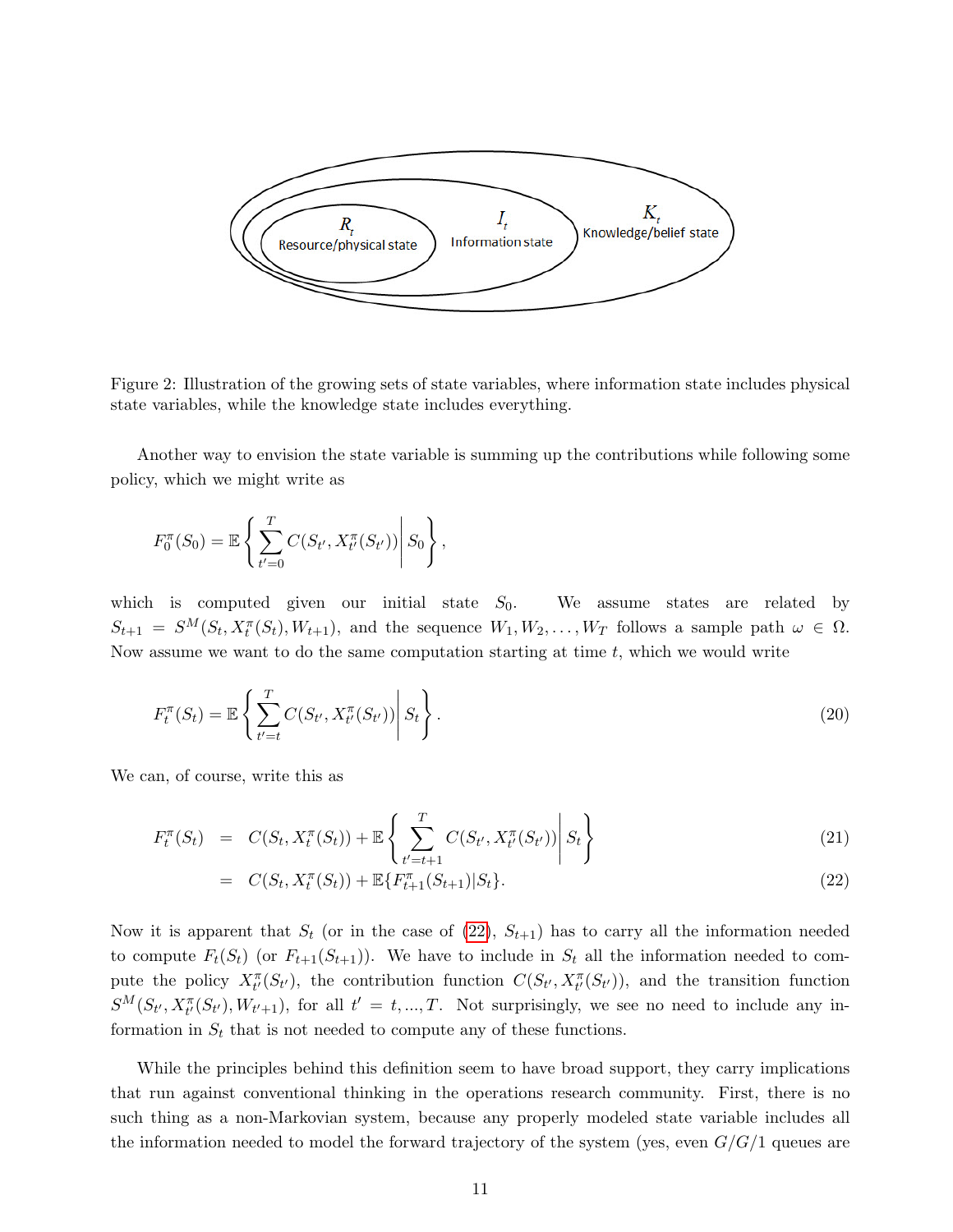Markovian when properly modeled). Second, the oft-repeated statement that "any system can be made Markovian by adding enough variables" needs to be replaced with the response "if your system is not Markovian, you do not have a complete state variable, and if you can add information to make the system Markovian, then you should!"

It is time to teach our students what a state variable is, so that they learn how to properly model dynamic systems.

## <span id="page-14-0"></span>4 Designing policies

Far more difficult than understanding a state variable is understanding what in the world we mean by "searching for a policy." This is the type of statement that is easy to say mathematically, but seems on the surface to have no basis in practical computation. Perhaps this was the reaction to Kantarovich's statement of a linear program, and the reason why linear programming became so exciting after Dantzig introduced the simplex algorithm. Dantzig made Kantarovich's linear program meaningful.

First, we need a definition of a policy:

Definition 4.1 A policy is a mapping from a state to a feasible action. Any mapping.

Mathematically, we can think of an arbitrarily complex array of functions, but no-one knows how to calculate these functions. Imagine, for example, that our action is a vector  $x$  that might include thousands of continuous and integer variables that have to satisfy a large set of linear constraints. How are we going to find a function that accomplishes this? This section is devoted to this question.

#### <span id="page-14-1"></span>4.1 The four classes of policies

I would argue that rather than devise some dramatic breakthrough in functional approximations, all we have to do is to look at the wide array of tools that have already been used in different applications. In my own tour through the jungle of stochastic optimization, I have found four fundamental classes of policies which I call PFAs, CFAs, VFAs, and Lookahead policies.

• Policy function approximations (PFAs) - A policy function approximation represents some analytic function that does not involve solving an optimization problem. A PFA might be a lookup table ("turn left at a particular intersection" or "move the knight when the chessboard is in a particular state"), a rule ("sell if the price goes above  $\theta$ "), or a parametric model such as

$$
X^{\pi}(S_t|\theta) = \theta_0 + \theta_1 S_t + \theta_2 S_t^2. \tag{23}
$$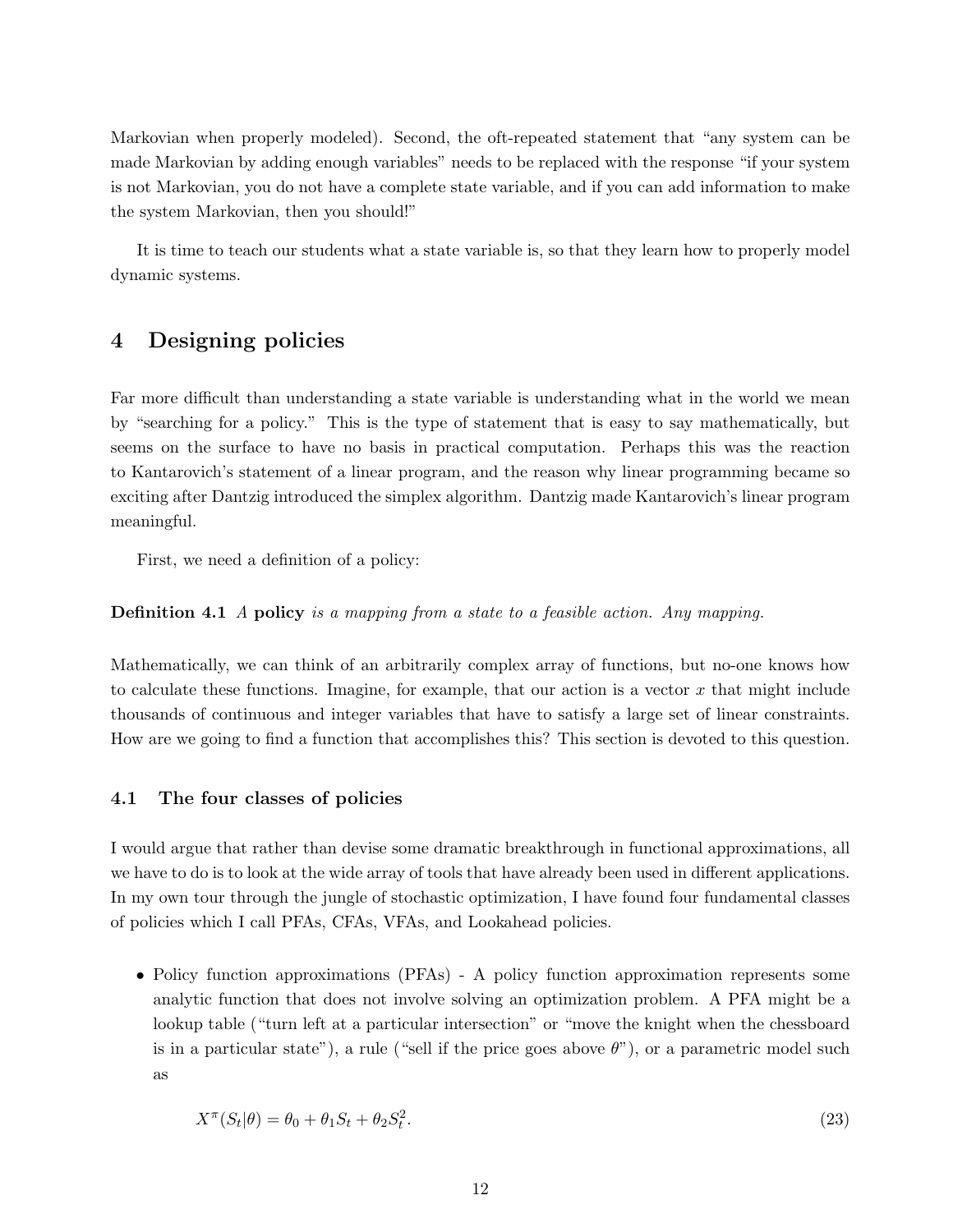Another example of a PFA is an  $(s, S)$  inventory model: order product when the inventory is below s to bring it up to S. The engineering controls community often uses neural networks to represent a policy. Many simulation models contain imbedded decisions (e.g. how to route a job in a jobshop) that are governed by simple rules (we would call these policy function approximations).

• Optimizing a cost function approximation (CFAs) - Here, we replace the cost function (this could be the cost over a single time period, or over a planning horizon  $H$ ) with an approximation that we call  $\bar{C}_t^{\pi}(S_t, x | \theta)$ , giving us the policy

$$
X_t^{\pi}(S_t|\theta) = \underset{x \in \mathcal{X}_t}{\arg \min} \bar{C}^{\pi}(S_t, x|\theta). \tag{24}
$$

The vector  $\theta$  represents tunable parameters that might appear as modifications to the cost coefficients, right hand side coefficients, or even the coefficients of the constraint matrix itself. We let  $\pi$  capture both the structure of our modified cost function as well as the tunable parameters, but we express the tunable parameters  $\theta$  explicitly. A special case of a CFA policy is where  $\overline{C}^{\pi}(S_t, x | \theta) = C(S_t, x)$ , in which case we would have a simple myopic policy. Another special case uses a cost function of the form

<span id="page-15-2"></span>
$$
X_t^{\pi}(S_t|\theta) = \underset{x \in \mathcal{X}_t}{\arg \min} \left( C(S_t, x) + \sum_{f \in \mathcal{F}} \theta_f \phi_f(S_t, x) \right). \tag{25}
$$

Here,  $(\phi_f(S_t, x))$ ,  $f \in \mathcal{F}$ , is a set of *basis functions* (as they are known in the approximate dynamic programming community) which might be of the form  $S_t x$ ,  $S_t x^2$ ,  $x$ ,  $x^2$ , which serves as a form of correction function (more on this below).

• Policies that depend on a value function approximation (VFAs) - These are the policies most often associated with dynamic programming, and are written

<span id="page-15-0"></span>
$$
X_t^{\pi}(S_t|\theta) = \underset{x \in \mathcal{X}_t}{\arg \min} \left( C(S_t, x) + \mathbb{E}\{\overline{V}_{t+1}(S_{t+1}|\theta)|S_t\} \right). \tag{26}
$$

where  $S_{t+1} = S^M(S_t, x_t, W_{t+1})$ . Since expectations can be notoriously hard to compute (imagine if our random variable  $W_t$  has, say, 100 dimensions), we can use the device of the postdecision state variable (the state immediately after a decision has been made, but before any new information has arrived). Let  $S_t^x$  be the post-decision state, which means it is a deterministic function of  $x_t$ . This allows us to write

<span id="page-15-1"></span>
$$
X_t^{\pi}(S_t|\theta) = \underset{x \in \mathcal{X}_t}{\arg \min} \left( C(S_t, x) + \overline{V}_t(S_t^x|\theta) \right). \tag{27}
$$

In both [\(26\)](#page-15-0) and [\(27\)](#page-15-1), we have to create an approximation of the value function. Again, we assume that the index  $\pi$  captures the structure of the function, as well as any tunable parameters represented by  $\theta$ . For example, a popular approximation is linear regression. Assume that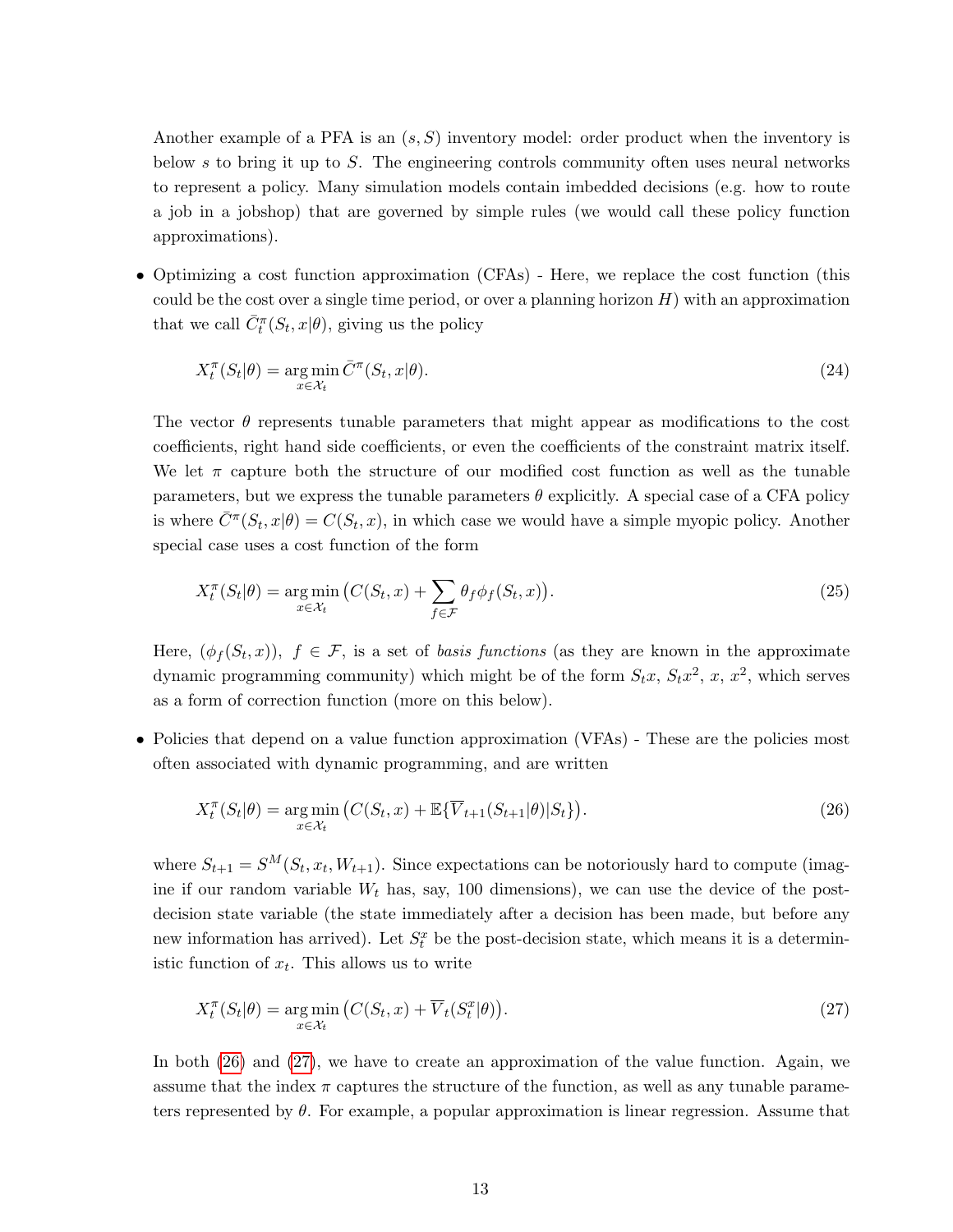someone has devised a series of explanatory variables ("basis functions")  $\phi_f(S_t^x)$  for  $f \in \mathcal{F}$ . Then we can write

<span id="page-16-0"></span>
$$
X_t^{\pi}(S_t|\theta) = \underset{x \in \mathcal{X}_t}{\arg \min} \left( C(S_t, x) + \sum_{f \in \mathcal{F}} \theta_f \phi_f(S_t^x) \right). \tag{28}
$$

Here, the index  $\pi$  carries the information that we are using a linear architecture for the value function, the set of basis functions, as well as the coefficients  $\theta$  used in the linear model. We note that while [\(25\)](#page-15-2) and [\(28\)](#page-16-0) look similar, the mechanisms for fitting the regression coefficients are completely different. In [\(28\)](#page-16-0), we are trying to approximate the future contributions given that we are in state  $S_t$ ; in [\(25\)](#page-15-2), we are just computing an adjustment term which is unlikely to bear any relationship to future contributions.

• Lookahead policies - The simplest lookahead policy involves optimizing over a horizon H deterministically. Let  $\tilde{x}_{tt'}$  represent the decision variables (this might be a vector) for time  $t'$  in the lookahead model that has been triggered at time t. A deterministic lookahead policy might be written

$$
X_t^{\pi}(S_t|\theta) = \underset{\tilde{x}_{tt},..., \tilde{x}_{t,t+H}}{\arg \min} \sum_{t'=t}^{t+H} C(\tilde{S}_{tt'}, \tilde{x}_{tt'}). \tag{29}
$$

Normally, we optimize over the horizon  $(t, \ldots, t + H)$  but only implement the first decision, so  $X_t^{\pi}(S_t|\theta) = \tilde{x}_{tt}$ . All variables in the lookahead model are indexed by  $(tt')$  where t represents when the decision is being made (and therefore its information content), while  $t'$  is when the decision impacts the physical system. We also use tilde's to avoid confusion between the lookahead model (which often uses a variety of approximations) and the real model. Here, the parameter  $\theta$  might represent the horizon H.

We might also use a stochastic lookahead model

<span id="page-16-1"></span>
$$
\min_{\tilde{x}_{tt},(\tilde{x}_{tt'}(\tilde{\omega}),t\n(30)
$$

In this case,  $\theta$  captures parameters such as the number of information stages (two in this example) and the number of samples per stage (this community refers to the elements of  $\tilde{\Omega}_t$ as scenarios. We need to construct a lookahead stochastic process, captured by the set  $\tilde{\Omega}_t$ , to differentiate stochastic outcomes in the lookahead model from the sample path  $\tilde{\omega} \in \tilde{\Omega}_t$ that we might be following in the real model. The choice of the number of stages, and the construction of the set  $\tilde{\Omega}_t$ , represent critical choices in the design of the lookahead model, which we parameterize by  $\theta$ .

We note that a stochastic lookahead model is the strategy favored by the stochastic programming community. Equation [\(30\)](#page-16-1) can be described as a direct solution of the lookahead model, which is to say that we explicitly optimize over all decisions, for each sample path (scenario)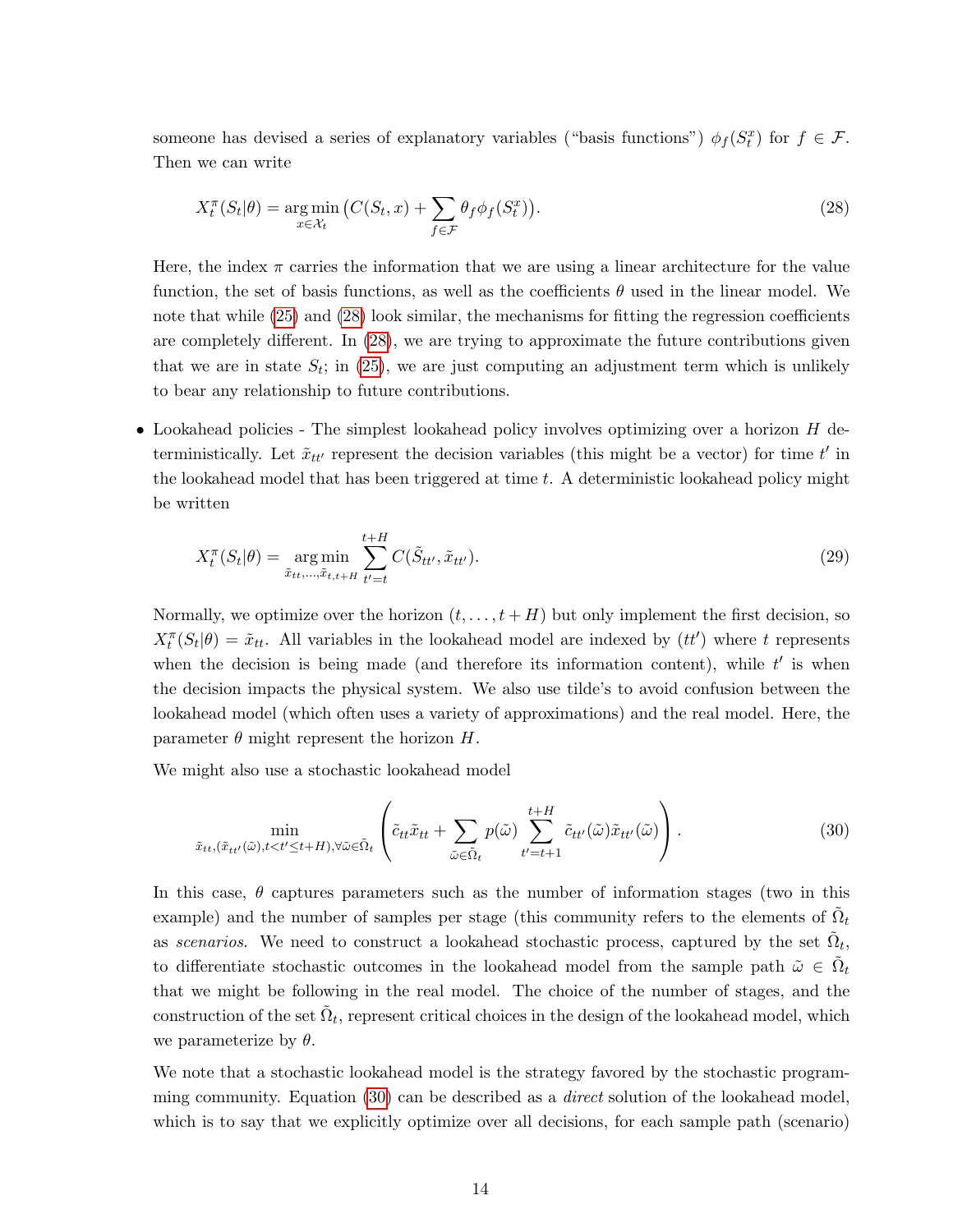$\omega$ , all at the same time. It is also possible to solve the lookahead model using value functions, producing a policy that looks like

<span id="page-17-1"></span>
$$
X_t^{\pi}(S_t|\theta) = \underset{x_{tt} \in \mathcal{X}_t}{\arg \min} \left( C(S_{tt}, x_{tt}) + \mathbb{E}\{\tilde{V}_{t,t+1}(\tilde{S}_{t,t+1})|S_t\} \right),\tag{31}
$$

where  $\tilde{V}_{t,t+1}(\tilde{S}_{t,t+1})$  might be an exact (or nearly exact) estimate of the value of being in state  $\tilde{S}_{t,t+1}$  of the (approximate) lookahead model. We emphasize that lookahead models are almost always approximations of the true model; we might use aggregation, discretization, and/or Monte Carlo sampling along with a limited horizon to reduce the true model to something tractable. For sequential convex optimization problems, it is possible to use Benders cuts, a strategy that has become known as stochastic dual decomposition programming (SDDP) (see [Pereira & Pinto](#page-34-8) [\(1991\)](#page-34-8) and [Shapiro et al.](#page-35-3) [\(2013\)](#page-35-3)).

In addition to these four fundamental classes of policies, we can also create hybrids by mixing and matching. For example, we might use a lookahead policy with a value function at the end of the lookahead horizon. Another powerful strategy is to combine a low-dimensional policy function approximation (say, "maintain 10 units of Type A blood in inventory") as a goal in a larger, higherdimensional optimization problem (see [Defourny et al.](#page-33-5) [\(2013\)](#page-33-5)). Cost function approximations, which include any modification of costs or constraints to achieve a more robust policy, is often combined with a lookahead policy so that forecasts can be accommodated.

#### <span id="page-17-0"></span>4.2 Approximating functions

Three of our four policies require some sort of functional approximation: policy function approximations, cost function approximations, and value function approximations. There is a wide range of methods for approximating functions, although the most popular can be divided into three classes: lookup tables, parametric, and nonparametric (see [Hastie et al.](#page-33-6) [\(2009\)](#page-33-6) for a thorough review of statistical learning methods). For example, in the field of Markov decision processes, the use of policies based on value functions represented by lookup tables is not an approximation under ideal circumstances. However, since lookup table representations do not scale, most applications require some sort of parametric model (not necessarily linear). Indeed, the habit of equating "Markov decision processes" with lookup table representations of value functions is the reason why so many have dismissed "dynamic programming" because of the curse of dimensionality. However, there is absolutely no need to insist on using lookup tables, and this has made it possible for approximate dynamic programming to produce practical solutions to some truly large-scale applications (e.g. [Simao et al.](#page-35-0) [\(2009\)](#page-35-0) and [Bouzaiene-Ayari et al.](#page-33-1) [\(2012\)](#page-33-1)).

An important class of problems in operations research involves convex optimization models, which frequently arise in the context of resource allocation. Figure [3](#page-18-1) illustrates two (nonparametric) methods for approximating convex functions: piecewise linear, separable approximations (a) (see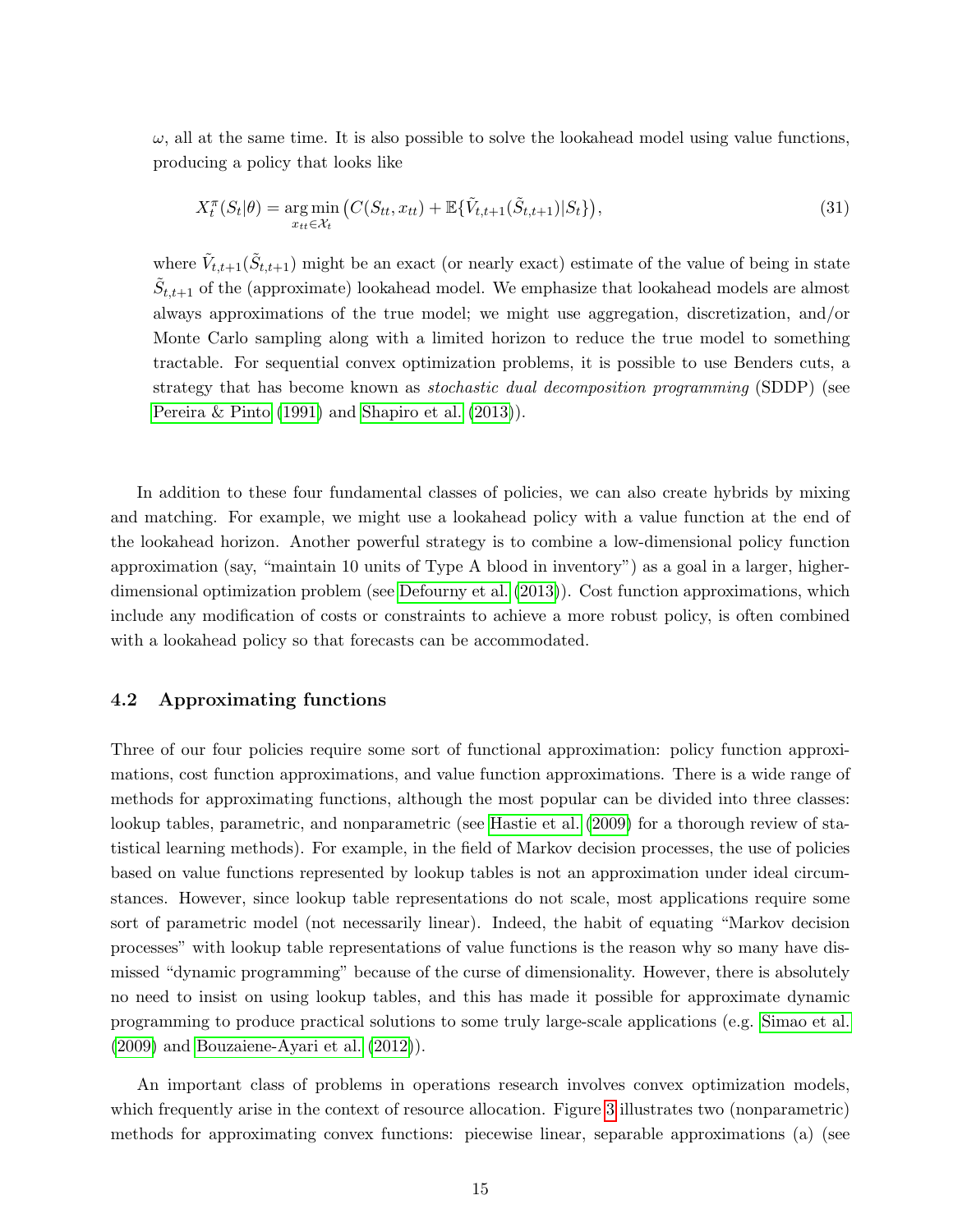

<span id="page-18-1"></span>Figure 3: Approximating convex functions using piecewise linear, separable approximations (a), and multidimensional Benders cuts (b).

[Powell](#page-34-5) [\(2011\)](#page-34-5)[Chapter 13], and multidimensional Benders cuts (b) (see [Shapiro et al.](#page-35-1) [\(2009\)](#page-35-1) and [Birge & Louveaux](#page-33-7) [\(2011\)](#page-33-7)). An extensive literature on exploiting these approximation methods for resource allocation problems is beyond the scope of our discussion.

#### <span id="page-18-0"></span>4.3 Evaluating a policy

It would be nice if we could simply compute the objective function in equation [\(15\)](#page-9-0), but situations where we can compute the expectation exactly are quite rare. For this reason, we generally depend on using Monte Carlo simulation to get a statistical estimate of the value of a policy. Let  $\omega$  represent a sample realization of the sequence  $(W_1, W_2, \ldots, W_T)$ . A single simulation of a policy would be written

$$
F^{\pi}(\omega) = \sum_{t=0}^{T} C(S_t(\omega), X_t^{\pi}(S_t(\omega))).
$$

If T is large enough, we might feel that this is a reasonable estimate of the value of a policy  $\pi$ , but more often we are going to compute an average using

$$
\bar{F}^{\pi} = \frac{1}{N} \sum_{n=0}^{N} F^{\pi}(\omega^n). \tag{32}
$$

If we are simulating a policy based on value function approximations, we might write our VFA as

$$
\overline{V}_t(S_t|\theta) = \sum_{f \in \mathcal{F}} \theta_f \phi_f(S_t).
$$

There are different strategies for estimating the regression coefficients  $\theta$ . If we are using adaptive learning (common in approximate dynamic programming), the policy at iteration  $n$  would be given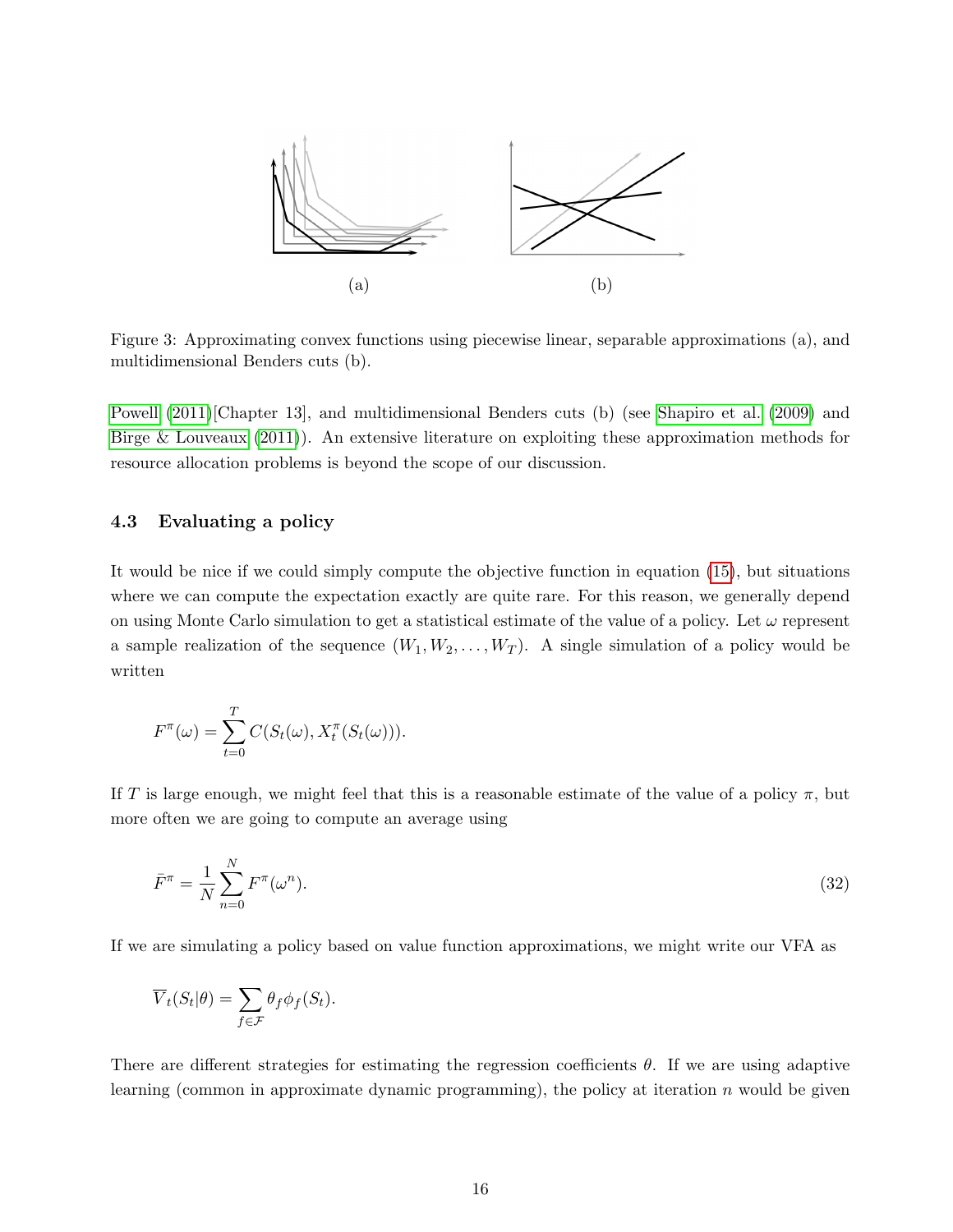by

$$
X_t^{\pi}(S_t|\theta^{n-1}) = \underset{x_t}{\arg\min} \left( C(S_t, x_t) + \sum_{f \in \mathcal{F}} \theta_f^{n-1} \phi_f(S_t) \right).
$$

Note that during iteration n, we might use estimates  $\theta^{n-1}$  obtained from iterations  $n-1$  and earlier.

#### <span id="page-19-0"></span>4.4 Searching for the best policy

We can now put meaning to the statement "search over policies" (or "find the best function") implied by the objective function in equation [\(15\)](#page-9-0). The label  $\pi$  on our policy  $X_t^{\pi}(S_t)$  carries two types of information:

- Categorical information which describes the type of policy (PFA, CFA, VFA and Lookahead), and would also have to specify the specific structure of a function approximation: lookup table, parametric, or nonparametric (for example). If parametric (which is the most common), the categorical information would have to describe the particular structure (e.g. the set of basis functions in a linear approximation).
- **Tunable parameters** that we refer to as  $\theta$ , which might be the regression parameters of a linear model, the planning horizon in a lookahead policy, and the number of samples in a scenario tree.

Let  $C \in \mathcal{C}$  represent a class of policies, and let  $\Theta^C$  be the set of tunable parameters  $\theta$  for that class. So,  $\pi^C = (C, \theta)$  for  $C \in \mathcal{C}$  and  $\theta \in \Theta^C$ . For a particular class of policy  $C \in \mathcal{C}$ , we have to solve a stochastic search problem to find the best  $\theta \in \Theta^C$ , which we write as

<span id="page-19-1"></span>
$$
\min_{\theta \in \Theta^C} \bar{F}^{\pi^C}(\theta) = \frac{1}{N} \sum_{t=0}^T C(S_t(\omega^n), X_t^{\pi^C}(S_t(\omega^n)|\theta)).
$$
\n(33)

This problem has to be solved for each of a (hopefully small) class of policies C chosen by the designer.

The literature for solving stochastic search problems is quite deep, spanning stochastic search (e.g. [Spall](#page-35-4) [\(2003\)](#page-35-4), [Chang et al.](#page-33-8) [\(2007\)](#page-33-8)), two-stage stochastic programming [\(Birge & Louveaux](#page-33-7) [\(2011\)](#page-33-7), [Shapiro et al.](#page-35-1) [\(2009\)](#page-35-1), [Kleywegt et al.](#page-34-9) [\(2002\)](#page-34-9)), simulation-optimization [\(Swisher et al.](#page-35-5) [\(2000\)](#page-35-5), [Fu et](#page-33-9) [al.](#page-33-9)  $(2005)$ , [Hong & Nelson](#page-33-10)  $(2007)$ , [Chick et al.](#page-33-11)  $(2007)$ , [Chick & Gans](#page-33-12)  $(2009)$ , Andradóttir & Prudius [\(2010\)](#page-32-3)), ranking and selection [\(Barr & Rizvi](#page-32-4) [\(1966\)](#page-32-4), [Boesel et al.](#page-33-13) [\(2003\)](#page-33-13)), and optimal learning (see the review of many techniques in [Powell & Ryzhov](#page-34-7) [\(2012\)](#page-34-7)). Algorithms vary depending on the answers to the following questions (to name a few):

• Is the objective function convex in  $\theta$ ?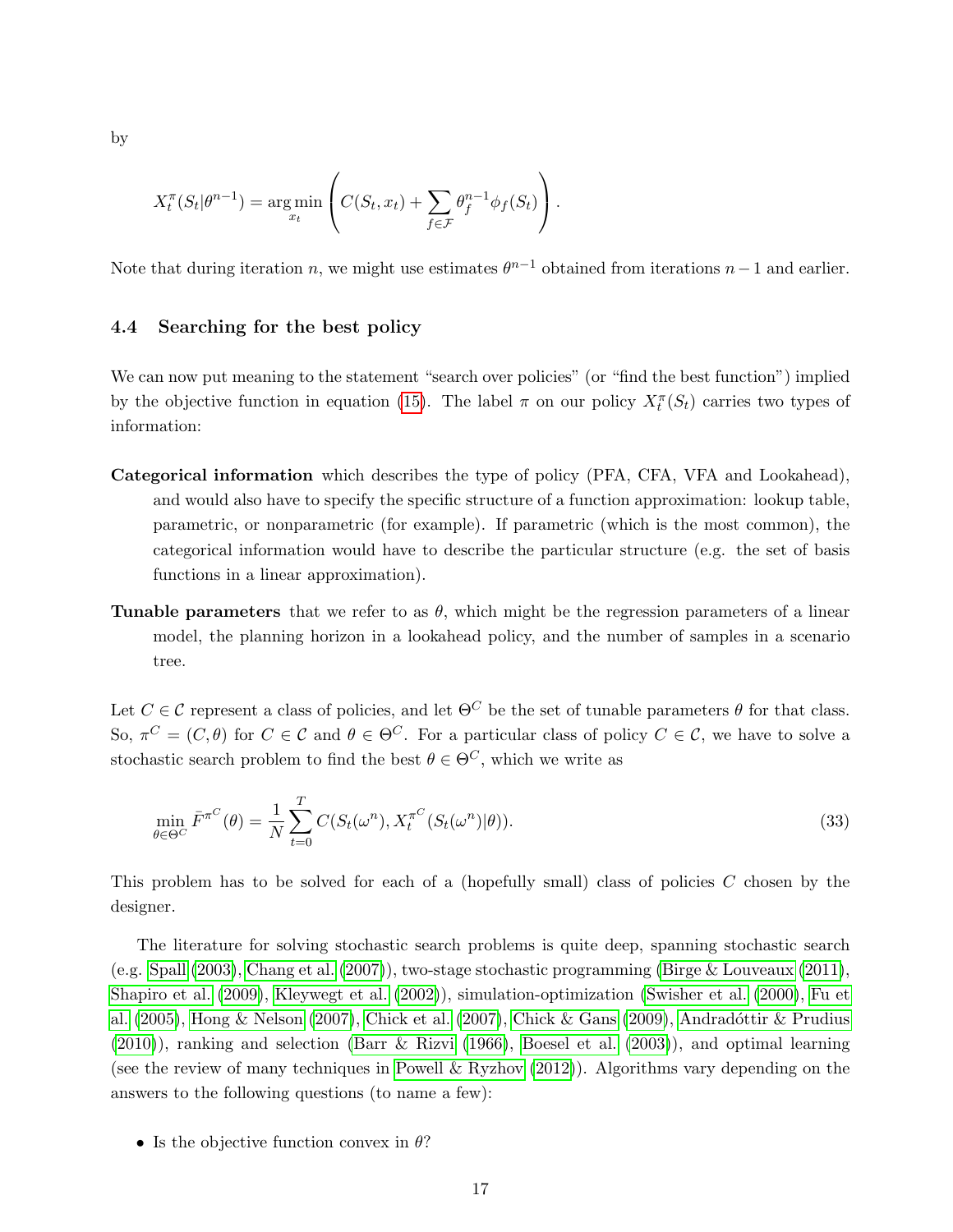- Can we compute derivatives (for continuous, tunable parameters)?
- Are we simulating policies in the computer (offline), or are we observing policies as they are being used in the field (online)?
- Can the objective function be quickly computed, or is it time consuming and/or expensive?
- Is the dimensionality of  $\theta$  small (three or less), or larger?

## <span id="page-20-0"></span>5 Lookahead policies

By far the most complex policy to model is a lookahead policy, which solves the original model by building a series of approximate models known as lookahead models. A lookahead model to be solved at time t is typically formulated over a horizon  $t, \ldots, t + H$ , and is used to determine what to do at time t, given by  $x_t$  (or  $a_t$  or  $u_t$ ). Once we implement  $x_t$ , we observe the transition from state  $S_t$ to  $S_{t+1}$  and repeat the process. Lookahead policies are often referred to as rolling/receding horizon procedures, or model predictive control. It is not unusual for authors to formulate a lookahead model without actually writing down the true model.

But not everyone is using a lookahead model, which means it is not always clear whether a paper is solving the true model or a lookahead model. Imagine that we are trying to model a business problem over a horizon spanning time periods 0 up to 100. Is the intent to determine what to do at time 0? Or are we modeling a system over a planning horizon to assess the impact of various parameters and business rules? If we have a business simulator, then we will need to make decisions at every time t within our simulation horizon  $t = 0, \ldots, T$ , which we typically need to repeat for different sample outcomes. In a lookahead model, we also need to make decisions over our planning horizon  $t' = t, \ldots, t + H$ , but the decisions we make at time periods  $t' > t$  are purely for the purpose of making a better decision at time t.

#### <span id="page-20-1"></span>5.1 An optimal policy using the original model

We begin our discussion by noting that we can characterize an optimal policy using the function

<span id="page-20-2"></span>
$$
X_t^*(S_t) = \arg\min_{x_t} \left( C(S_t, x_t) + \min_{\pi \in \Pi} \mathbb{E} \left\{ \sum_{t'=t+1}^T C(S_{t'}, X_{t'}^{\pi}(S_{t'})) \middle| S_t \right\} \right), \tag{34}
$$

where  $S_{t+1} = S^M(S_t, x_t, W_{t+1})$ . The imbedded optimization over policies can look mysterious, so many use an equivalent formulation which is written

<span id="page-20-3"></span>
$$
X_t^*(S_t) = \arg\min_{x_t} \left( C(S_t, x_t) + \min_{(x_{t'}(\omega), t < t' \le t + H), \forall \omega \in \Omega_t} \mathbb{E} \left\{ \sum_{t'=t+1}^T C(S_{t'}, x_{t'}(\omega)) \middle| S_t \right\} \right). \tag{35}
$$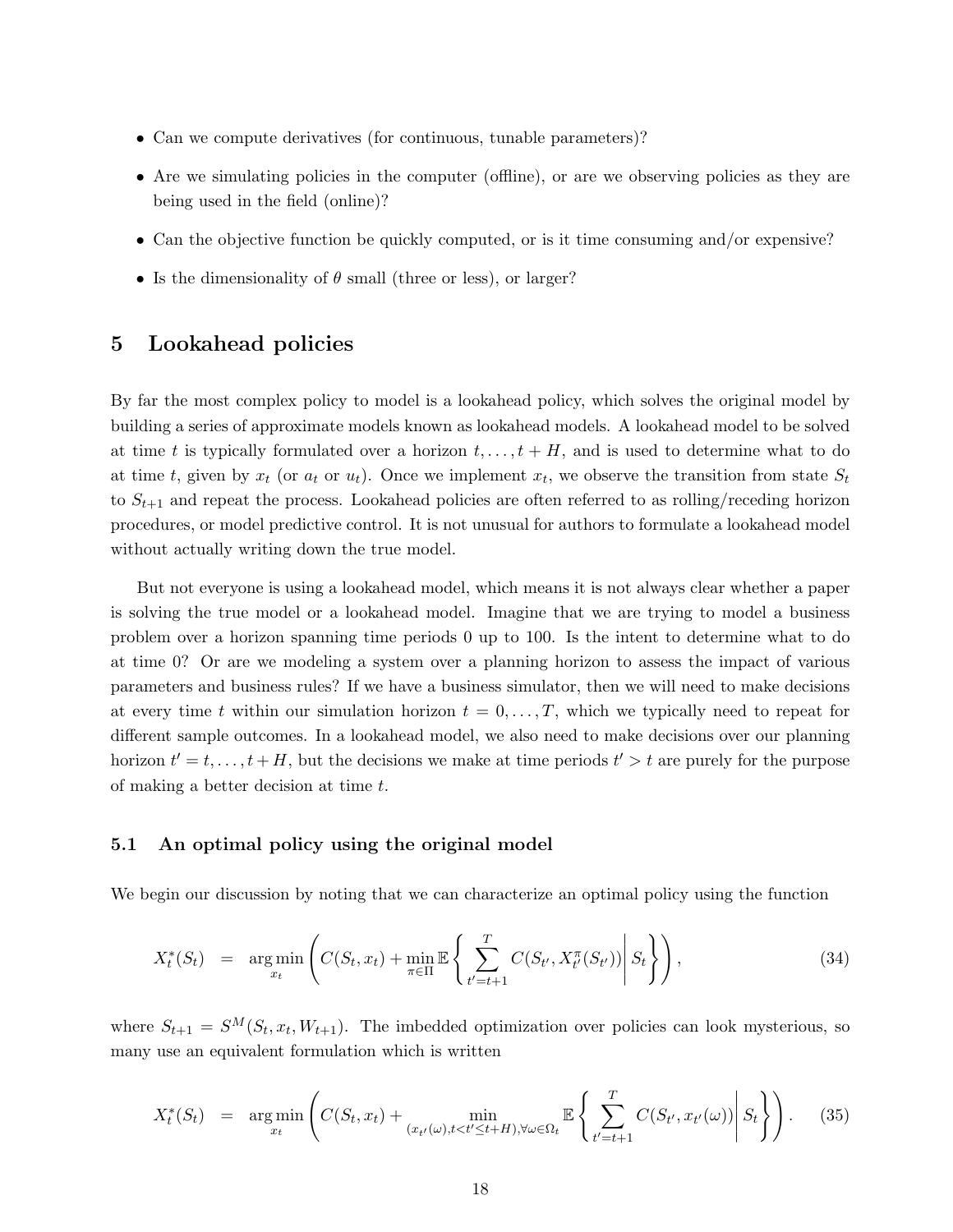Instead of writing a policy  $X_t^{\pi}(S_{t'})$ , we are writing  $x_{t'}(\omega)$ . To make this valid, we have to impose a condition that means that  $x_{t'}(\omega)$  cannot "see" into the future (a condition that is satisfied when we use our policy  $X^{\pi}_{t'}(S_{t'}))$ , since specifying the outcome  $\omega$  implies we know the entire future. One way to do this is to write  $x_{t'}(h_{t'})$ , expressing the dependence of  $x_{t'}$  on the history of the information process (see equation [\(14\)](#page-8-0)). The problem is that since  $h_{t'}$  is typically continuous (and multidimensional),  $x_{t'}(h_{t'})$  is effectively a continuous function which is the decision we would make if our history is  $h_{t'}$ (in other words, a policy).

Both [\(34\)](#page-20-2) and [\(35\)](#page-20-3) are lookahead policies that use the original model. Both require computing not only the decision that determines what we do now (at time  $t$ ), but also policies for every time period in the future. The problem, of course, is that we cannot compute any of these policies, leading us to consider approximate lookahead models.

#### <span id="page-21-0"></span>5.2 Building an approximate lookahead model

To overcome the complexity of solving the exact model, we create what is called a lookahead model which is an approximation of the original model which is easier to solve. To distinguish our lookahead model from the real model, we are going to put tildes on all the variables. In addition, we use two time indices. Thus, the decision  $\tilde{x}_{tt'}$  is a decision determined while solving the lookahead model at time  $t$ , with a decision that will be implemented at time  $t'$  within the lookahead model.

There are several strategies that are typically used to simplify lookahead models:

- **Limiting the horizon** We may reduce the horizon from  $(t, T)$  to  $(t, t + H)$ , where H is a suitable short horizon that is chosen to capture important behaviors. For example, we might want to model water reservoir management over a 10 year period, but a lookahead policy that extends one year might be enough to produce high quality decisions.
- Discretization Time, states, and decisions may all be discretized in a way that makes the resulting model computationally tractable. In some cases, this may result in a Markov decision process that may be solved exactly using backward dynamic programming (see [Puterman](#page-34-4) [\(2005\)](#page-34-4)). Because the discretization generally depends on the current state  $S_t$ , this model will have to be solved all over again after we make the transition from  $t$  to  $t + 1$ .
- Outcome aggregation or sampling Instead of using the full set of outcomes  $\Omega$  (which is often infinite), we can use Monte Carlo sampling to choose a small set of possible outcomes that start at time t (assuming we are in state  $S_t^n$  during the nth simulation through the horizon) through the end of our horizon  $t + H$ . We refer to this as  $\tilde{\Omega}_t^n$  to capture that it is constructed for the decision problem at time t while in state  $S_t^n$ . The simplest model in this class is a deterministic lookahead, which uses a single point estimate.
- Stage aggregation A stage represents the process of revealing information before making another decision. A common approximation is a two-stage formulation (see figure  $4(a)$ ), where we make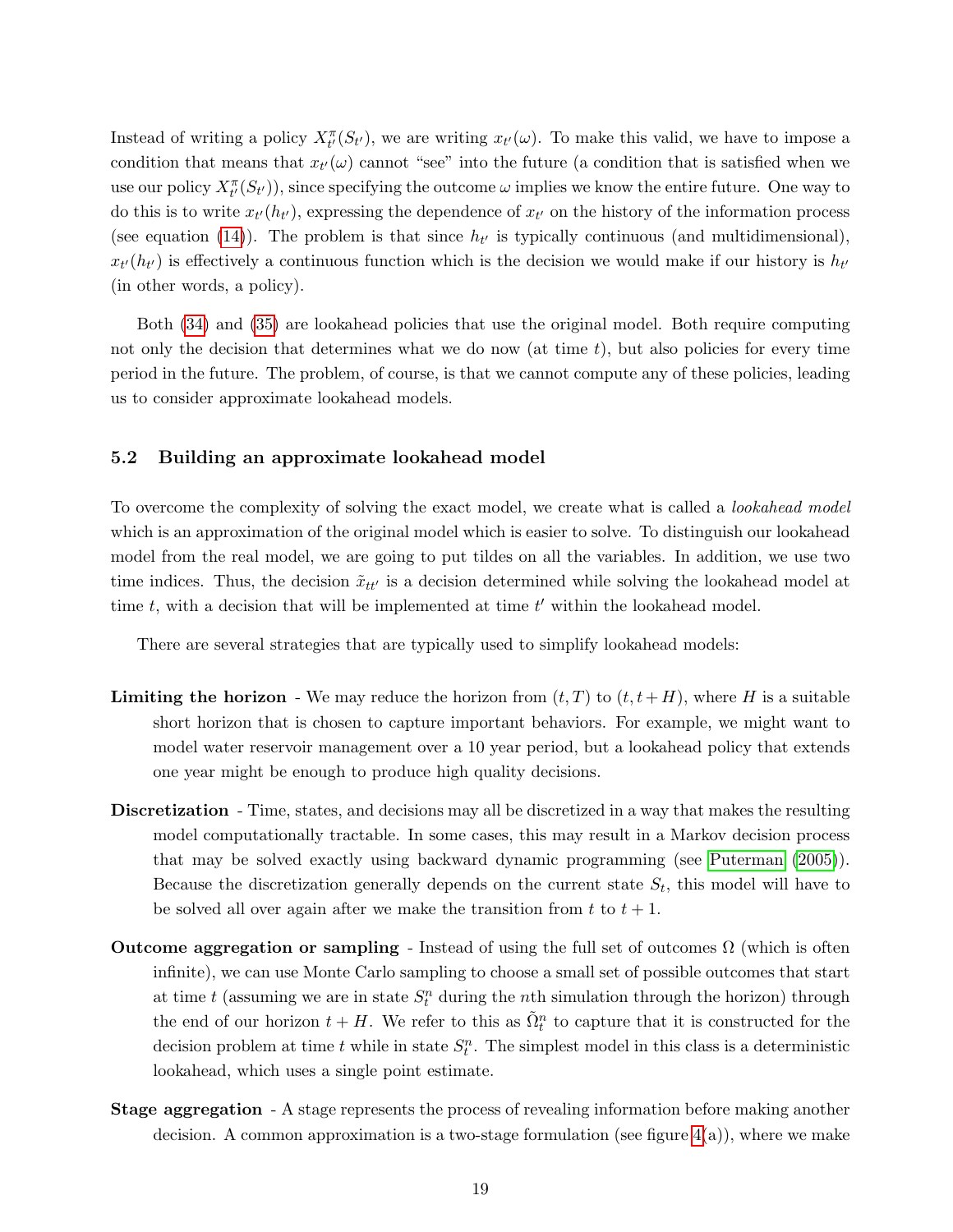

<span id="page-22-1"></span>Figure 4: Illustration of (a) a two-stage scenario tree and (b) a multistage scenario tree.

a decision  $x_t$ , then observe all future events (until  $t+H$ ), and then make all remaining decisions. A more accurate formulation is a multistage model, depicted in figure [4\(](#page-22-1)b), but these can be computationally very expensive.

Dimensionality reduction - We may ignore some variables in our lookahead model as a form of simplification. For example, a forecast of weather or future prices can add a number of dimensions to the state variable. While we have to track these in the original model (including the evolution of these forecasts), we can hold them fixed in the lookahead model, and then ignore them in the state variable (these become latent variables).

#### <span id="page-22-0"></span>5.3 A deterministic lookahead model

A simple deterministic lookahead model simply uses point forecasts of all exogenous variables, giving us

$$
X_t^{LA-D,n}(S_t) = \underset{x_t}{\arg\min} \left( C(S_t, x_t) + \sum_{t'=t+1}^{t+H} C(\tilde{S}_{tt'}, \tilde{x}_{tt'}) \right), \tag{36}
$$

where  $\tilde{S}_{t,t'+1} = S^M(\tilde{S}_{tt'}, \tilde{x}_{tt'}, \overline{W}_{tt'})$ , and where  $\overline{W}_{tt'} = \mathbb{E}\{W_{tt'}|S_t\}$  is a forecast of  $W_{t'}$  made at time t. Deterministic lookahead policies go under names such as rolling horizon procedures or model predictive control, and are widely used in practice.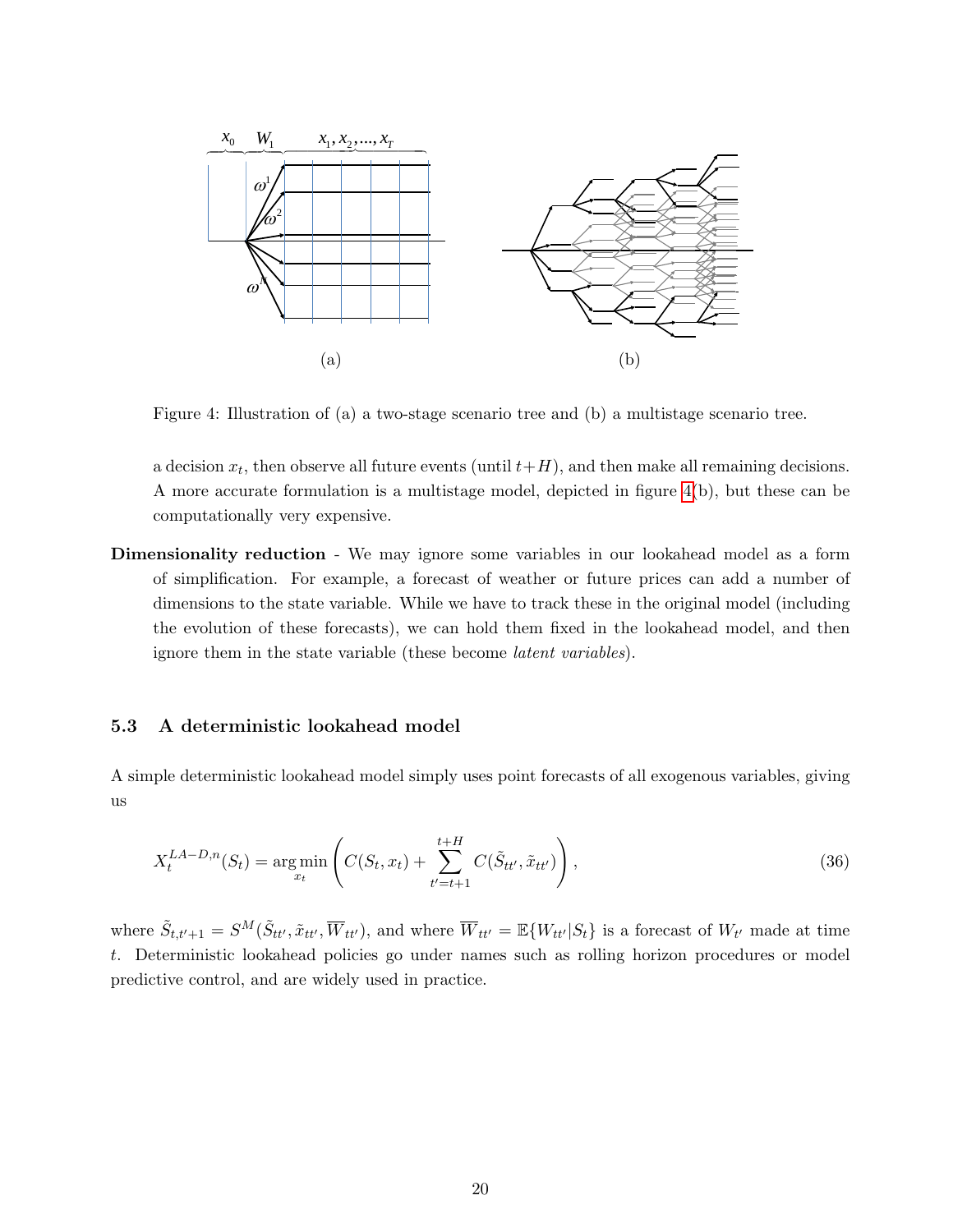#### <span id="page-23-0"></span>5.4 A stochastic lookahead model

A stochastic lookahead model can be created using our sampled set of outcomes  $\tilde{\Omega}_t^n$ , giving us a stochastic lookahead policy

<span id="page-23-1"></span>
$$
X_t^{LA-SP,n}(S_t^n) = \underset{x_t}{\arg\min} \left( C(S_t^n, x_t) + \underset{(\tilde{x}_{tt'}(\tilde{\omega}), t < t' \le t + H), \forall \tilde{\omega} \in \tilde{\Omega}_t^n}{\min} \left\{ \sum_{t'=t+1}^{t+H} C(\tilde{S}_{tt'}, \tilde{x}_{tt'}(\tilde{\omega})) \middle| S_t \right\} \right). (37)
$$

When computing this policy, we start in a particular state  $S_t^n$  (in the state space of the original model), but then step forward in time using

$$
\tilde{S}_{t,t+1} = S^M(S_t^n, x_t, \tilde{W}_{t,t+1}(\tilde{\omega})), \n\tilde{S}_{t,t'+1} = S^M(\tilde{S}_{tt'}, \tilde{x}_{tt'}, \tilde{W}_{t,t'+1}(\tilde{\omega})), t' = t+1, \dots, T-1.
$$

In [\(37\)](#page-23-1), the expectation  $\mathbb{E}^n \{\cdot | S_t\}$  is over the sampled outcomes in  $\tilde{\Omega}_t^n$  which is constructed given that we are in state  $S_t^n$ . To help visualize these transitions, it is often the case that we have a resource variable  $\tilde{R}_{tt'} = (\tilde{R}_{tt'}_i)_{i \in \mathcal{I}}$  (e.g. how many units of blood we have on hand of type *i*), where we would typically write the transition as

$$
\tilde{R}_{t,t'+1}(\tilde{\omega}) = \tilde{A}_{tt'} \tilde{x}_{tt'}(\tilde{\omega}) + \hat{R}_{t,t'+1}(\tilde{\omega}),
$$

where  $\hat{R}_{t,t'+1}(\tilde{\omega})$  represents a sample realization of blood donations between  $t'$  and  $t'+1$  in our lookahead model. In addition, we might have one or more information variables  $\tilde{I}_{tt}$ , such as temperature (in an energy problem), or a market price. These might evolve according to

$$
\tilde{I}_{t,t'+1}(\tilde{\omega}) = \tilde{I}_{tt'}(\tilde{\omega}) + \hat{I}_{t,t'+1}(\tilde{\omega}),
$$

where  $\hat{I}_{t,t'+1}(\tilde{\omega})$  is a sample realization of the change in our information variables. The evolution of the information variables is captured in the scenario tree (figure  $4(a)$  or  $4(b)$ ), while that of the resource variables is captured in the constraints for  $\tilde{x}_{tt'}$ .

Now we have an expression that is computable, although it might be computationally expensive. Indeed, it is often the case that the optimization problem in [\(37\)](#page-23-1) is so large that we have to turn to decomposition methods which solve the problem within a tolerance (see [Rockafellar & Wets](#page-34-10) [\(1991\)](#page-34-10), [Birge & Louveaux](#page-33-7) [\(2011\)](#page-33-7)). However, our notation now makes it clear that we are solving a lookahead model. Bounds on the performance of a lookahead model do not translate to bounds on the performance of the policy in terms of its ability to minimize the original objective function [\(15\)](#page-9-0).

An alternative approach is to approximate the future using a value function approximation, giving us a VFA-based policy that looks like

<span id="page-23-2"></span>
$$
X_t^{VFA,n}(S_t) = \underset{x_t}{\arg\min} \left( C(S_t, x_t) + \mathbb{E}\{\overline{V}_{t+1}^{n-1}(S_{t+1})|S_t\} \right),\tag{38}
$$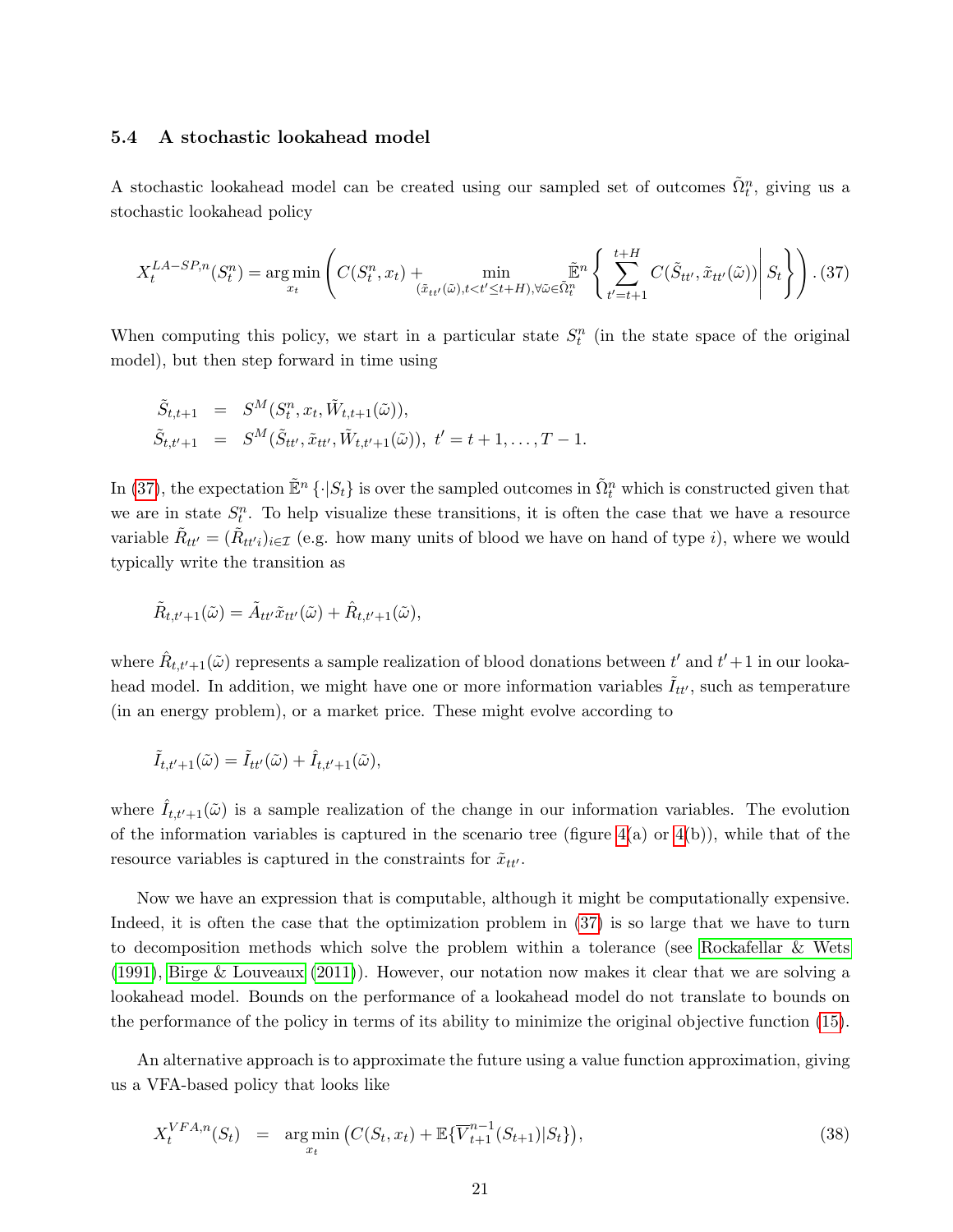where

$$
\overline{V}_{t+1}^{n-1}(S_{t+1}) \approx \min_{\pi \in \Pi} \mathbb{E} \left\{ \sum_{t'=t+1}^{T} C(S_{t'}, X_{t'}^{\pi}(S_{t'})) \middle| S_t \right\}.
$$

Here, we are using some sort of functional approximation  $\overline{V}_{t+1}^{n-1}(S_{t+1})$  which has been estimated using information collected during earlier iterations (that is why it is indexed  $n - 1$ ). What is important here is that we are approximating the real model, not the lookahead model. If we have access to a convenient post-decision state  $S_t^x$ , we can drop the expectation and use

<span id="page-24-1"></span>
$$
X_t^{VFA,n}(S_t) = \underset{x_t}{\arg\min} \left( C(S_t, x_t) + \overline{V}_t^{n-1}(S_t^x) \right). \tag{39}
$$

where the post-decision value function approximation [\(39\)](#page-24-1) is different than the pre-decision value function approximation in [\(38\)](#page-23-2).

We note that once we have the value function approximations  $\overline{V}_t(S_t)$  (or  $\overline{V}_t(S_t^x)$ ) for  $t = 0, \ldots, T$ , we have a complete policy for the original model, where we assume that the approximation  $\overline{V}_t(S_t)$ gives us a value for every possible state. By contrast, the lookahead policy  $X_t^{LA-SP,n}$  $t^{LA-SP,n}(S_t)$  works only for a particular state  $S_t$  at time t. In the process of solving the stochastic lookahead policy, we produce a series of decisions  $\tilde{x}_{tt'}(\tilde{S}_{tt'})$  that can be interpreted as a policy within the lookahead model. But because it is only for a small sample of states  $\tilde{S}_{tt'}$ , this policy cannot be used again as we step forward in time. As a result, if we make a decision  $x_t = X_t^{LA-SP,n}$  $t_t^{LA-SP,n}(S_t)$  and then step forward to  $S_{t+1} = S^M(S_t, x_t, W_{t+1}(\omega))$ , we have to solve [\(37\)](#page-23-1) from scratch.

The need to recompute the lookahead model is not limited to deterministic approximations or approximations of stochastic models through scenario trees. We might solve the lookahead model using a value function, as we did previously in equation [\(31\)](#page-17-1), repeated here for convenience:

$$
X_t^{\pi}(S_t) = \underset{x_{tt} \in \mathcal{X}_t}{\arg \min} \left( C(S_{tt}, x_{tt}) + \mathbb{E}\{\tilde{V}_{t,t+1}(\tilde{S}_{t,t+1}) | S_t\} \right). \tag{40}
$$

Here, we might assume that  $\tilde{V}_{t,t+1}(\tilde{S}_{t,t+1})$  is an exact estimate of the downstream value of being in state  $\tilde{S}_{t,t+1}$  when solving our simplified lookahead model. Because the lookahead model typically involves information available at time t, when we make a decision at time t and step forward in time (in the real process), we generally have to start all over again from scratch. This is not the case when we use a value function approximation  $\overline{V}_t(S_t)$  that is an approximation of the downstream value in the real model.

#### <span id="page-24-0"></span>5.5 Evaluating a lookahead policy

The correct way to evaluate a lookahead policy (or any policy) is in the context of the objective function in [\(15\)](#page-9-0). Figure [5](#page-25-1) illustrates the process of solving a stochastic lookahead model using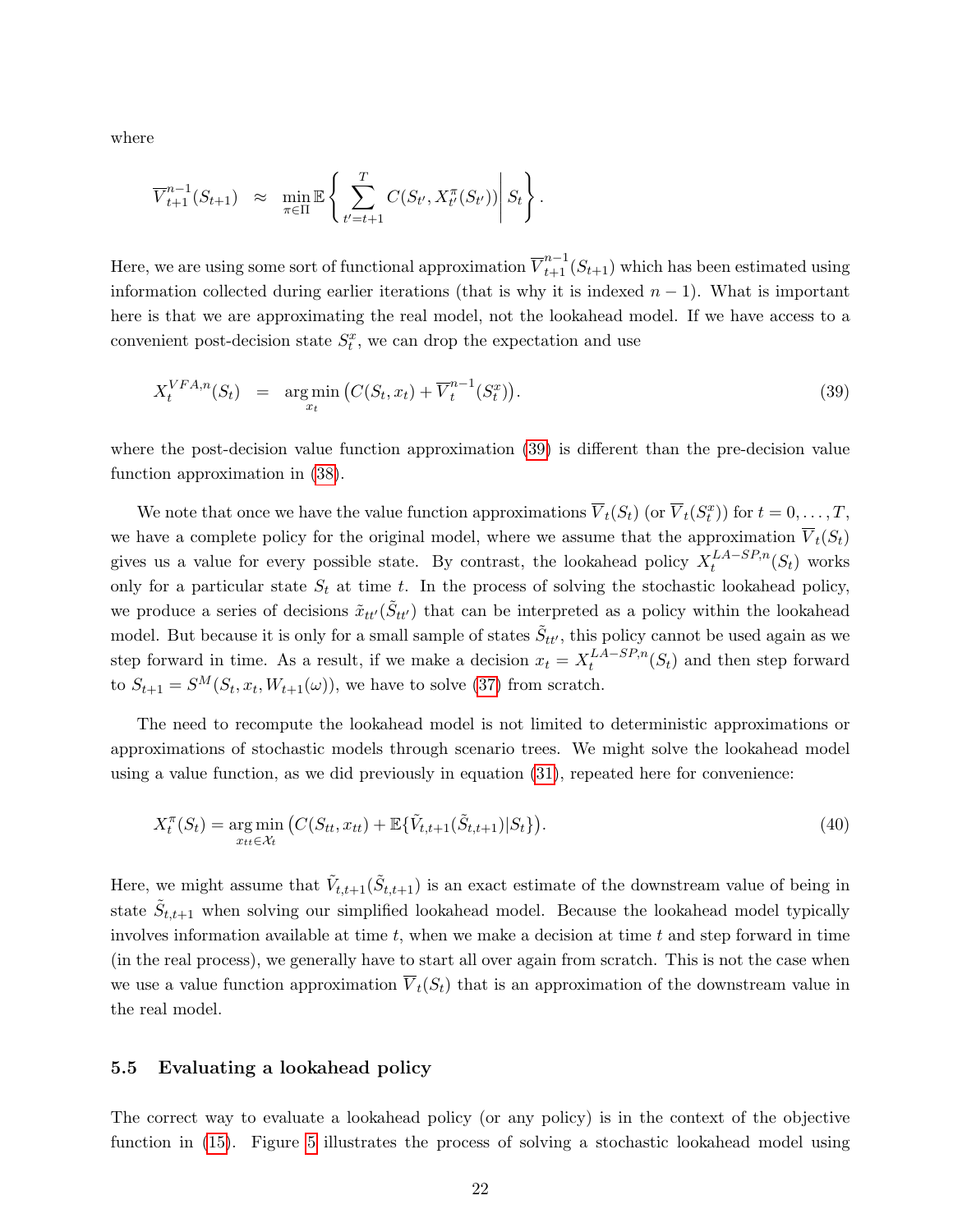

<span id="page-25-1"></span>Figure 5: Illustration of rolling horizon procedure, using a stochastic model of the future (from [Powell](#page-34-2) [et al.](#page-34-2)  $(2012b)$  $(2012b)$ .

scenario trees, then stepping forward in time to simulate the performance of our lookahead policy. As of this writing, there is very little research evaluating the performance of lookahead policies. Considerably more attention has been given to this topic in the engineering controls community under the umbrella of model predictive control, but this work assumes a particular structure to the problem that generally does not apply in operations research (see [Camacho & Bordons](#page-33-14) [\(2004\)](#page-33-14) for a good introduction to MPC, and [Bertsekas](#page-33-15) [\(2012\)](#page-33-15) for a modern introduction to approximate dynamic programming and optimal control).

#### <span id="page-25-0"></span>5.6 Comments

The distinction between models and lookahead models has not entered the literature, so care has to be used when deciding if a paper is solving the true model or just a lookahead model. It is our experience that the vast majority of papers using stochastic programming for multistage problems are using lookahead policies (see, for example, [Jacobs et al.](#page-34-11) [\(1995\)](#page-34-11), [Takriti et al.](#page-35-6) [\(1996\)](#page-35-6), Dupaçová [et al.](#page-33-16) [\(2000\)](#page-33-16), [Wallace & Fleten](#page-35-7) [\(2003\)](#page-35-7), [Jin et al.](#page-34-12) [\(2011\)](#page-34-12)). This means that after implementing the first-period decision and stepping forward in time, the problem has to be solved again with a new set of scenario trees.

But this is not always the case. [Shapiro et al.](#page-35-3) [\(2013\)](#page-35-3) formulates and solves a 120-period stochastic program (we would call it a dynamic program) using Benders cuts (a form of value function approximation) for an application that does not require the use of a scenario tree. While this could be viewed as a 120-period lookahead model, it is perfectly reasonable to define his original model as consisting of 120 periods (whether he needs 120 periods to make a good decision at time 0 is up for debate). Our own work [\(Powell et al.](#page-34-3) [\(2012](#page-34-3)a), [Simao et al.](#page-35-0) [\(2009\)](#page-35-0) and [Powell & Topaloglu](#page-34-13) [\(2006\)](#page-34-13) for example) also uses value functions that are approximations of the true model, over the entire horizon. In both sets of research, once the value functions (Benders cuts in [Shapiro et al.](#page-35-3) [\(2013\)](#page-35-3) and [Sen & Zhou](#page-35-8) [\(2012\)](#page-35-8)) have been estimated, they can be used not just to determine the first period decision, but all decisions over the horizon. These are examples of algorithms that are solving the true model rather than a lookahead model.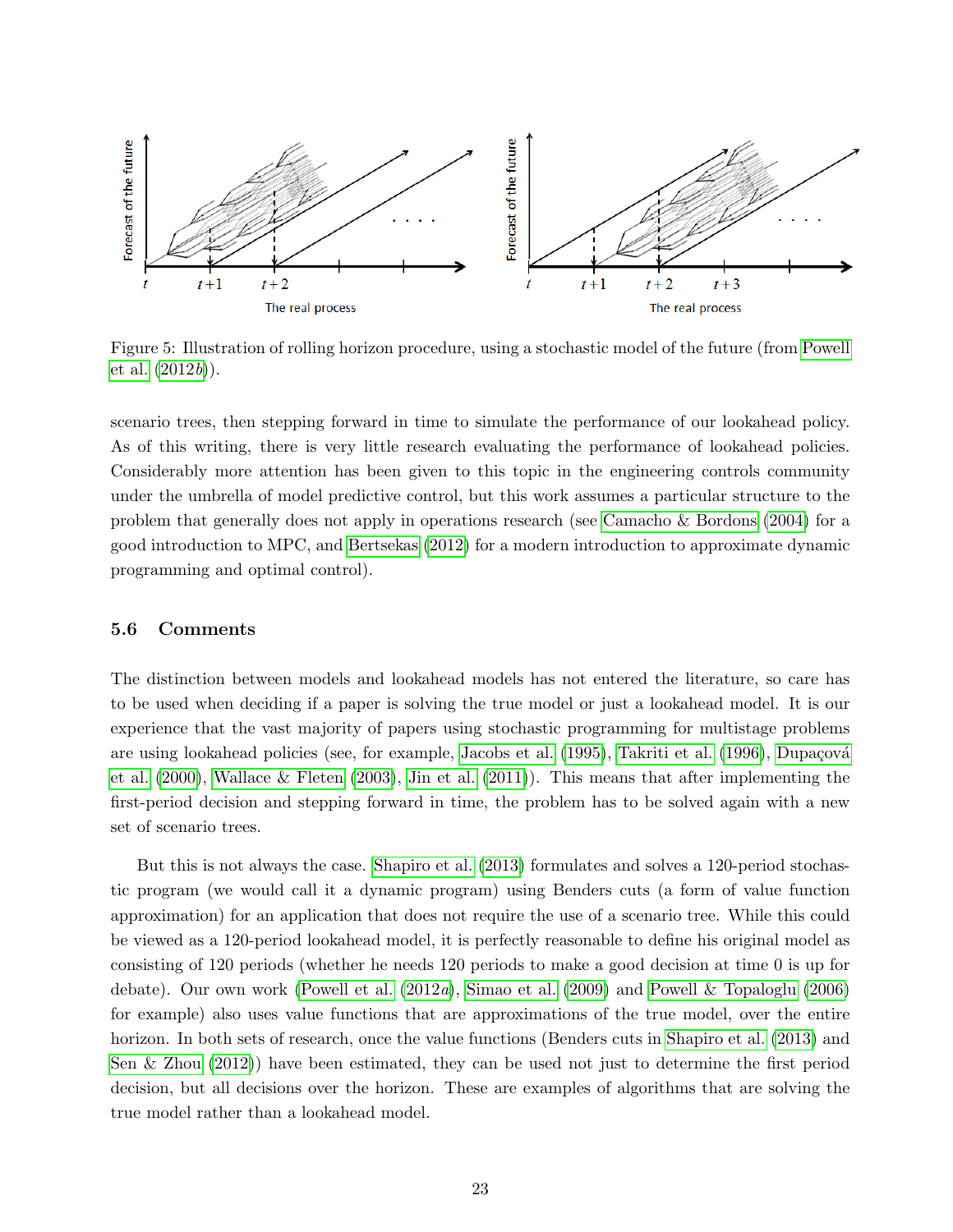Scenario trees almost always imply a lookahead policy, because stepping forward in the real model will invariably put us in a state that is not represented in the scenario tree. [Sen & Zhou](#page-35-8) [\(2012\)](#page-35-8) introduces multi-stage stochastic decomposition (MSD) building on the breakthrough of stochastic decomposition for two-stage problems [\(Higle & Sen](#page-33-17) [\(1991\)](#page-33-17)). The MSD algorithm generates scenarios which asymptotically cover the entire state space, but any practical implementation (which is limited to a finite number of samples) would still require re-optimizing after stepping forward in time, since it is unlikely that we would have sampled the state that we actually transitioned to.

Even with these simplifications, optimal solutions of the lookahead model may still be quite difficult, and a substantial literature has grown around the problem of solving stochastic lookahead models [\(Rockafellar & Wets](#page-34-10) [\(1991\)](#page-34-10), [Higle & Sen](#page-33-18) [\(1996\)](#page-33-18), [Romisch & Heitsch](#page-34-14) [\(2009\)](#page-34-14), [Birge & Louveaux](#page-33-7) [\(2011\)](#page-33-7), [King & Wallace](#page-34-15) [\(2012\)](#page-34-15)). Often, exact solutions to even a simplified stochastic model are not achievable, so considerable attention has been given to estimating bounds. But it is important to realize:

- An optimal solution to a lookahead model is, with rare exceptions, not an optimal policy.
- A bound on a lookahead model is not a bound on the performance of the resulting policy (with rare exceptions, such as [Shapiro et al.](#page-35-3) [\(2013\)](#page-35-3)).

For an in-depth treatment of the properties of lookahead policies, see the work of Sethi (see [Sethi](#page-35-9) [& Haurie](#page-35-9) [\(1984\)](#page-35-9), [Sethi & Bhaskaran](#page-35-10) [\(1985\)](#page-35-10) and [Bhaskaran & Sethi](#page-33-19) [\(1987\)](#page-33-19)). Not surprisingly, this literature is restricted to very simple problems.

This is a good time to return to the comment of the helpful referee who felt that multistage stochastic programming offered a richer framework than dynamic programming. The comment ignores the idea that the stochastic program is actually a lookahead policy for solving a dynamic program, and that what we care most about is the performance of the policy (that is, equation [\(33\)](#page-19-1)) rather than the lookahead objective (equation [\(30\)](#page-16-1)). This comment also ignores the fact that the lookahead model is itself a dynamic program (no matter how it is solved), and many in the stochastic programming community even use value function approximations (in the form of Benders cuts) to solve the lookahead model (see [Shapiro et al.](#page-35-1) [\(2009\)](#page-35-1) and [Jacobs et al.](#page-34-11) [\(1995\)](#page-34-11) for examples). We feel that placing stochastic programming within the broader framework of dynamic programming separates the lookahead model from the real model (which is usually ignored). In addition, it helps to build bridges to other communities (especially simulation), but raises new research questions, such as the performance of stochastic programming as a policy rather than the value of the lookahead objective function.

## <span id="page-26-0"></span>6 Direct policy search versus Bellman error minimization

Lookahead policies represent powerful approximations for many problems, and are especially popular for more complex problems. However, there are problems where it is possible to compute optimal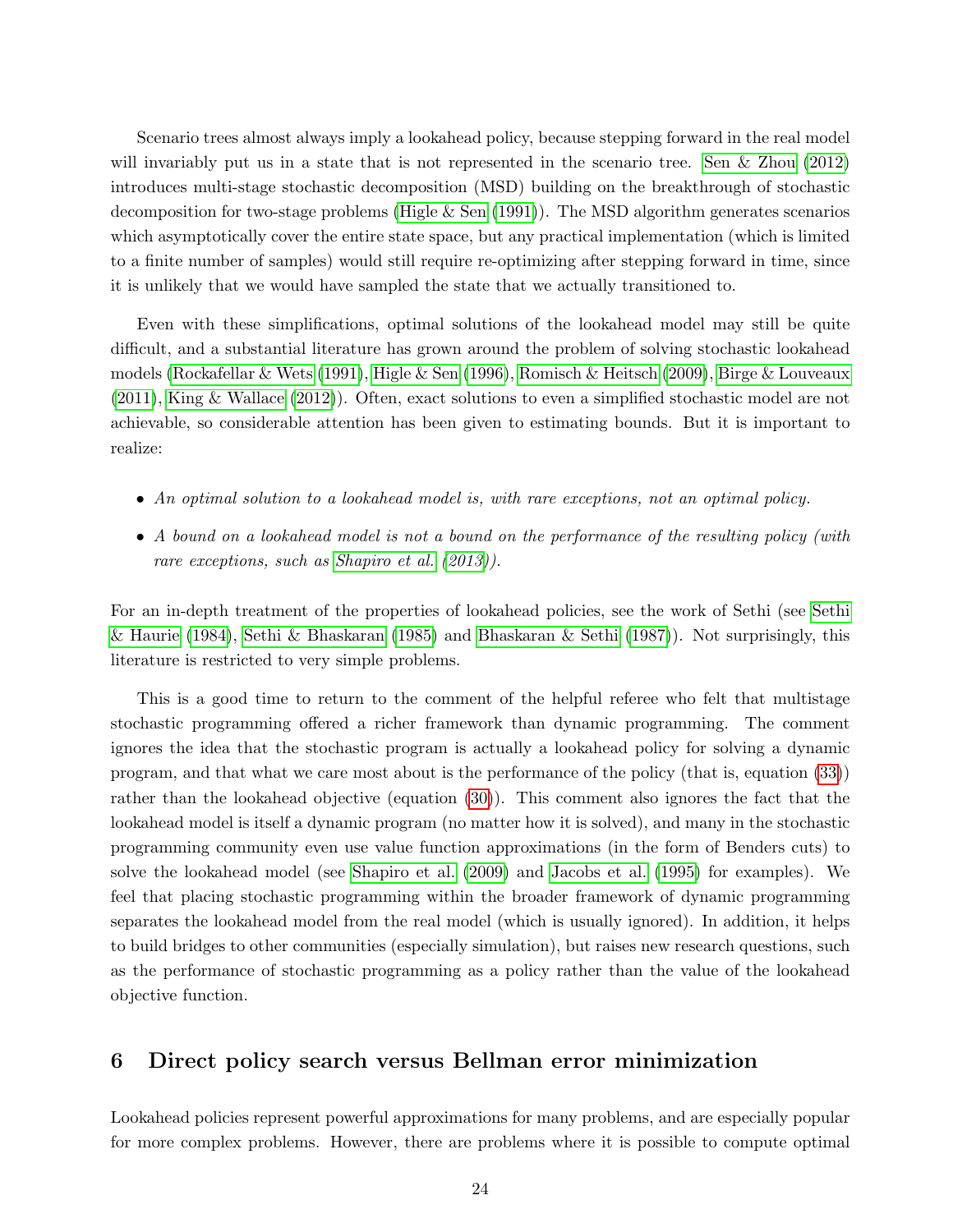policies, and these can serve as useful benchmarks for approximate policies such as CFAs (estimated using direct policy search), and policies based on VFAs (estimated using Bellman error minimization).

Consider a policy given by

<span id="page-27-0"></span>
$$
X_t^{\pi}(S_t|\theta) = \underset{x \in \mathcal{X}_t}{\arg \min} \left( C(S_t, x) + \gamma \sum_{f \in \mathcal{F}} \theta_f \phi_f(S_t^x) \right). \tag{41}
$$

We now face a choice between two methods for choosing  $\theta$ : Bellman-error minimization (which produces a value function approximation), or direct policy search (which gives us a cost function approximation). In this section, we are going to compare a series of strategies for estimating CFAand VFA-based policies using a relatively simple energy storage application.

With direct policy search, we choose  $\theta$  by solving equation [\(33\)](#page-19-1) using any of a range of stochastic search methods (see [Maxwell et al.](#page-34-16) [\(2010\)](#page-34-16)[Section 5.4] for an example). If we use Bellman-error minimization, we need to create estimates of the value of being in a state  $S_t$ , and then use these estimates to update our value function approximation. One method, approximate value iteration, computes estimates  $\hat{v}_t^n$  (in iteration n) of the value of starting in some state  $S_t^n$  using

$$
\hat{v}_t^n = \min_{x \in \mathcal{X}_t} \left( C(S_t^n, x) + \overline{V}_t^{n-1}(S_t^{x,n}) \right),
$$

where  $S_t^{x,n}$  $t^{x,n}_t$  is the post-decision state given that we are in state  $S_t^n$  and take action x.

A second method involves defining our policy using [\(41\)](#page-27-0), and then simulating this policy from time t until the end of the horizon following sample path  $\omega^n$  using

$$
\hat{v}_t^n = \sum_{t'=t}^T C(S_{t'}^n,X^\pi(S_{t'}^n|\theta^{n-1})),
$$

where  $S_{t'+1} = S^M(S_{t'}^n, x_{t'}^n, W_{t'+1}(\omega^n))$ . This is the foundation of approximate policy iteration, originally derived as backpropagation in the early work of Paul Werbos [\(Werbos](#page-35-11) [\(1974\)](#page-35-11), [Werbos](#page-35-12) [\(1989\)](#page-35-12), [Werbos](#page-35-13) [\(1992\)](#page-35-13)) who introduced the idea of backward differentiation. It is beyond the scope of our presentation to discuss the merits of these two approaches (see chapters 9 and 10 of [Powell](#page-34-5) [\(2011\)](#page-34-5)), but the key idea is to create an observation (or set of observations) of the value of being in a state and then use these observations to obtain  $\theta^n$ .

To provide a hint into the performance of these different methods, we have been running a series of experiments on a relatively simple set of energy storage problems (some infinite horizon, others finite horizon) which we are able to solve optimally, providing a benchmark. While this is just one class of applications, the results are consistent with our experiences on other problems. Here are the algorithms we have run:

1) A simple myopic policy (minimizes real-time costs now without regard to the future).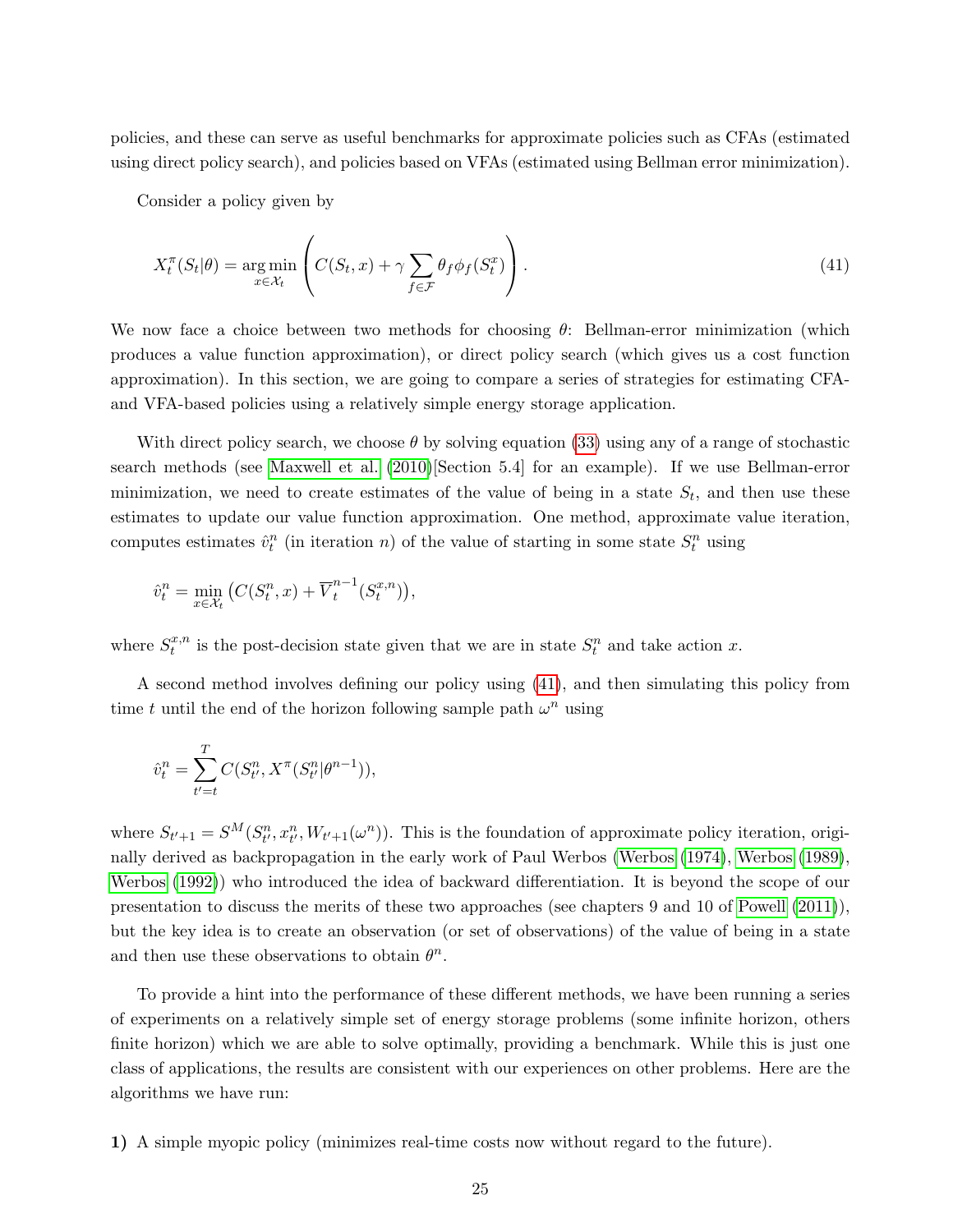- 2) Basic least squares approximate policy iteration described in [Lagoudakis & Parr](#page-34-17) [\(2003\)](#page-34-17).
- 3) Least squares approximate policy iteration using instrumental variables (or projected Bellman error minimization), also described in [Lagoudakis & Parr](#page-34-17) [\(2003\)](#page-34-17) and implemented in [Scott et](#page-35-14) [al.](#page-35-14) [\(2013\)](#page-35-14).
- 4) Direct policy search, using the same basis functions used in the testing with least squares policy iteration [\(Scott et al.](#page-35-14) [\(2013\)](#page-35-14), using [Scott et al.](#page-35-15) [\(2011\)](#page-35-15) to do the stochastic search).
- 5) Approximate value iteration with a backward pass (known as TD(1) in the reinforcement learning community [Sutton & Barto](#page-35-16) [\(1998\)](#page-35-16) or backpropagation in the controls community [Werbos](#page-35-13) [\(1992\)](#page-35-13)), but using a piecewise linear value function (in the energy resource variable) which maintains concavity (see [Salas & Powell](#page-35-17) [\(2013\)](#page-35-17)).
- 6) Approximate policy iteration - [Pham](#page-34-18) [\(2013\)](#page-34-18) evaluated API using linear models, support vector regression, Gaussian process regression, tree regression, kernel regression, and a local parametric method, on a library of test problems with optimal solutions.

The first four problems were run on a steady state (infinite horizon) problem, while the rest were all run on a finite horizon, time-dependent set of problems. Optimal policies were found using classical value iteration to within 1 percent of optimality (with a discount factor of .9999, given the very small time steps). Optimal policies were calculated by discretizing the problems and solving them using classical (model-based) backward dynamic programming. These datasets were also evaluated by [Pham](#page-34-18) [\(2013\)](#page-34-18) who tested a range of learning algorithms using approximate policy iteration.

Figure [6](#page-29-0) shows the results of the first four experiments, all scaled as a percent of the optimal. The runs using direct policy search were almost all over 90 percent of optimality, while the runs using least squares policy iteration, which is based on Bellman error minimization, were much worse. By contrast, the runs using approximate value iteration but exploiting concavity all consistently produced results over 99 percent of optimality on the finite horizon problems [\(Salas & Powell](#page-35-17) [\(2013\)](#page-35-17)).

These observations need to be accompanied by a few caveats. The use of the piecewise linear value function approximation (used in [Salas & Powell](#page-35-17) [\(2013\)](#page-35-17)) scales well to time-dependent problems with hundreds or thousands of storage devices and hundreds to thousands of time periods, but cannot handle more than one or two "state of the world" variables which might capture information about weather, prices and demands. Direct policy search works well when searching over a small number of parameters (say, two or three), but would not scale to a time dependent problem where the parameters vary over time (the VFA-based approach had no trouble with many time periods).

From this work (and related computational experience), we have been drawing the following conclusions:

• Bellman error minimization works extremely well when we exploited convexity [\(Salas & Powell](#page-35-17) [\(2013\)](#page-35-17)), but surprisingly poorly (e.g. around 70 percent of optimal) using simple, quadratic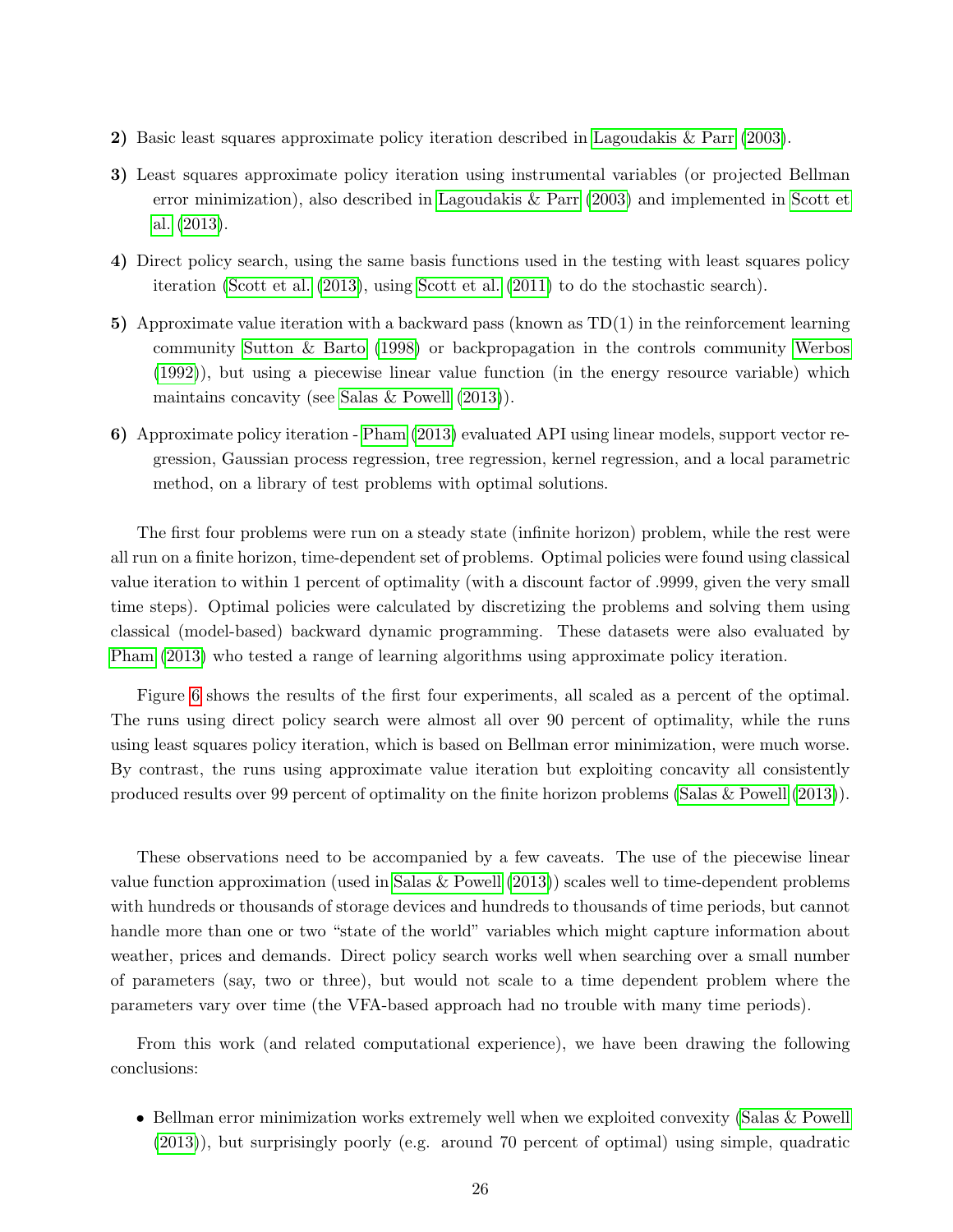

<span id="page-29-0"></span>Figure 6: The performance of a series of approximation algorithms relative to the optimal solution for 20 benchmark storage problems. These include: a myopic policy, a basic form of least squares approximate policy iteration, LSAPI with instrumental variables, and direct policy search using the same structure for the policy (from [Scott et al.](#page-35-14)  $(2013)$ ).

basis functions (which appeared to provide very reasonable estimates of the value function). Higher order basis functions performed even worse.

- Policy search using the same structure of policy (same basis functions) performed very well (around 95 percent of optimal). However, this is limited to low dimensional parameter vectors, which excludes problems where the regression vector  $\theta$  is a function of time.
- Approximate value iteration when exploiting convexity works best of all (over 98 percent of optimal), but depends on our ability to approximate the value of multiple storage devices independently using low-dimensional lookup tables where convexity is maintained (in the controllable dimension). Without convexity, we have had no success with either approximate value iteration or its close cousin, Q-learning (see [Sutton & Barto](#page-35-16) [\(1998\)](#page-35-16)).
- A deterministic lookahead policy underperformed approximate value iteration, but performed as well as policy search (approximately 95-99 percent of optimal). The lookahead policy did not require any training, but would require more computation compared to using a value function once the VFA has been fitted.
- Approximate policy iteration, which seems to enjoy much better convergence theory (see e.g. Bertsekas, 2012), worked adequately. Our best results on the storage problems, using support vector regression, might get over 80 percent of optimal (sometimes to 90 percent) after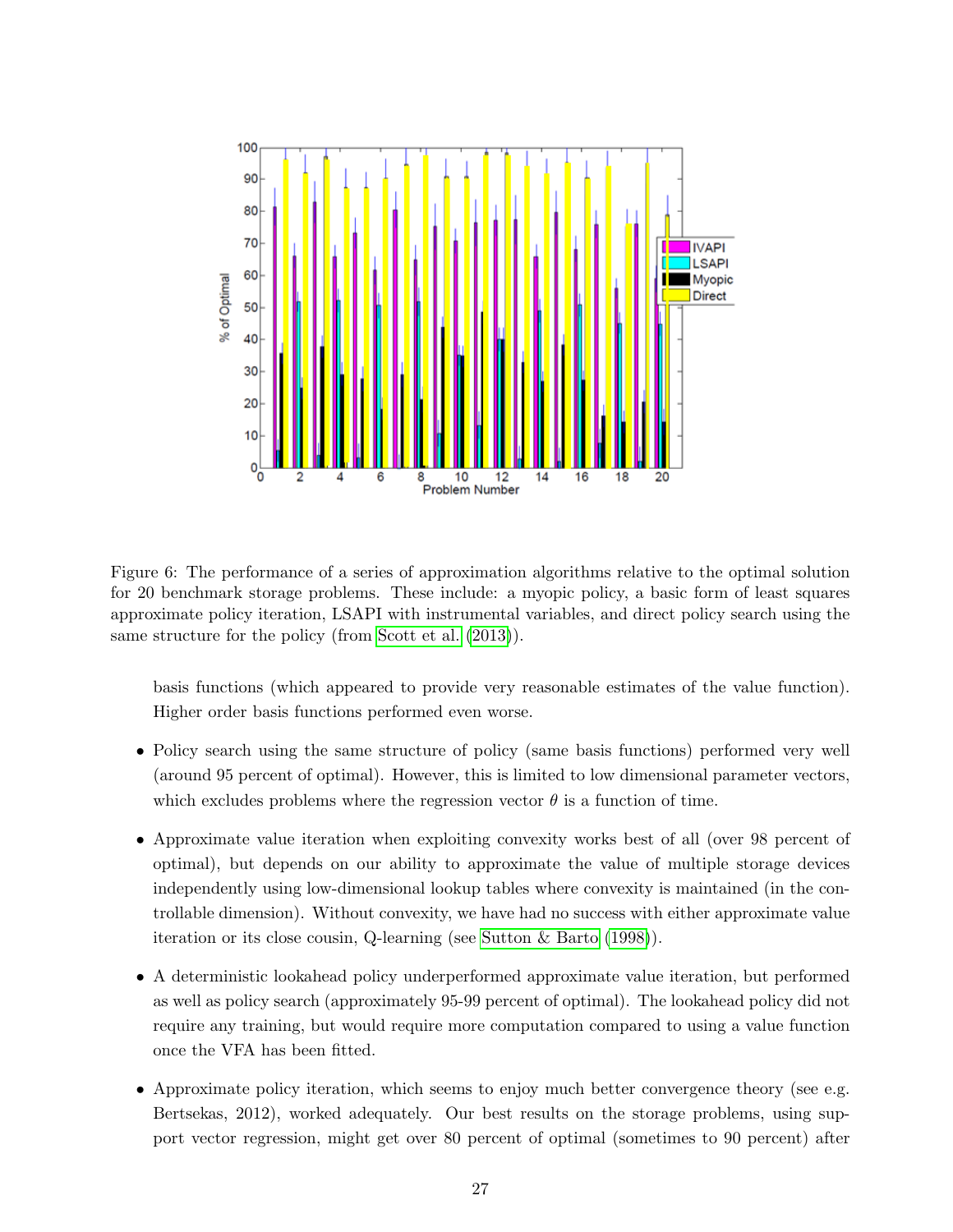10 policy iterations (each iteration required several thousand policy simulations). However, support vector regression is not well suited to recursive estimation, needed in algorithms such as approximate value iteration.

One conclusion that emerged consistently from these results was that the presence of an optimal benchmark provided tremendous insights into the quality of the solution. It was only through these benchmarks that we were able to see that many of these apparently sophisticated algorithms actually work quite poorly, even on a relatively simple problem class such as energy storage (we would never have been able to get optimal benchmarks on more complex problems). We have been able to get near-optimal solutions using value iteration, but only when we could exploit structure such as convexity or concavity, and only when using a lookup table representation, which clearly limits the scalability of these approaches to additional state variables. We were never able to get high quality solutions using linear models using approximate value iteration (this was not a surprise, given known theory) or approximate policy iteration (this was more of a surprise).

We note in closing this discussion that a number of authors have recognized that you can "tune the value function" for a policy such as [\(28\)](#page-16-0) using direct policy search (see [Maxwell et al.](#page-34-19) [\(2013\)](#page-34-19) for a good example of this). However, if you are choosing  $\theta$  to tune the policy in [\(28\)](#page-16-0), we would argue that the regression term  $\sum_{f \in \mathcal{F}} \theta_f \phi_f(S^x)$  is no longer an approximate value function. For example, if your decision variable is  $x$ , there is no reason to include any basis function that does not depend on x if you are doing policy search, where all we care about is the optimal x given  $\theta$ . For this reason, if we are doing policy search, there is no reason to expect  $\sum_{f \in \mathcal{F}} \theta_f \phi_f(S^x)$  to bear any relationship to a value function.

If you are using policy search, we would argue that you are using a cost function approximation, where the CFA policy is given by

<span id="page-30-0"></span>
$$
X^{CFA}(S_t|\theta) = \underset{x_t}{\arg\min} \bar{C}^{\pi}(S_t, x_t|\theta)
$$
  
= 
$$
\underset{x_t}{\arg\min} \left( C(S_t, x_t) + \sum_{f \in \mathcal{F}} \theta_f \phi_f(S_t^x) \right).
$$
 (42)

When we do direct policy search, there is no reason to include any basis functions that are not a function of  $x_t$ , since terms that do not depend on  $x_t$  are simply constants in the argmin in equation [\(42\)](#page-30-0). In our energy storage example, we used basis functions such as  $S_t x_t$ ,  $x_t$  and  $x_t^2$ . Thus, there is no reason to expect the correction term (involving the basis functions) to approximate in any way the downstream value of being in state  $S_t^x$ .

We suspect that such an approach for designing a cost function approximation probably works well when the myopic policy

$$
X^{\pi}(S_t) = \underset{x_t \in \mathcal{X}_t}{\arg \min} C(S_t, x_t)
$$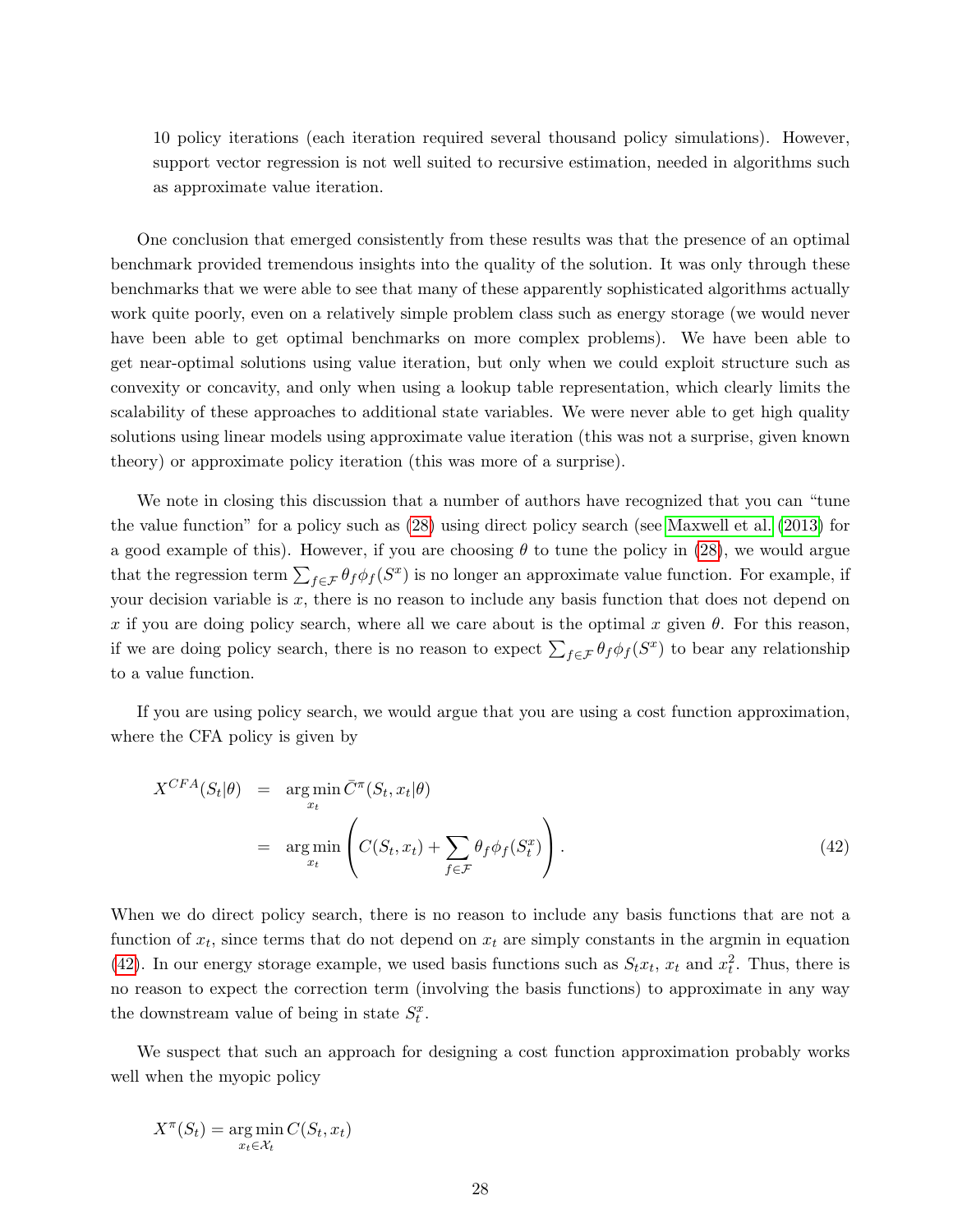works "reasonably well." In our energy storage experiments, the myopic policy produced results that were about 30 percent of optimal, which is hardly stellar, but it is not hard to think of examples where a myopic policy would be terrible.

## <span id="page-31-0"></span>7 How do we choose a policy?

Instead of making choices such as "stochastic programming," "dynamic programming," or "simulation," we would like to ask readers to pose their choice as between "lookahead policies," "policies based on value function approximations," or "policy function approximations." Deterministic lookahead policies which have been tweaked to produce more robust solutions (such as introducing safety stocks or reserve capacities) should be viewed as lookahead cost function approximations. Cost function approximations are widely used in practice, but are generally dismissed as some sort of heuristic compared to more elegant and "sophisticated" policies based on stochastic lookaheads ("stochastic programming") or value function approximations ("approximate dynamic programming"). We would argue that all of these methods are, in the end, approximations that have to be tested, and there is no reason to believe a priori that one will be better than another on a specific problem.

The reality is that with rare exceptions, all of these classes of policies are almost guaranteed to be suboptimal. There is no apriori reason why a cost function approximation, policy function approximation, policy based on value function approximation, or a lookahead which provides an optimal solution to an approximate model, should be better than all the rest. Each class of policy offers specific features that could produce superior results for a specific problem class.

So how to choose? Based on our experience, the following comments might provide guidance:

- Policy function approximations work best for low-dimensional actions, where the structure of the policy is fairly obvious.  $(s, S)$  inventories are an easy example. Another is that we might want to sell a stock when its price goes above a particular price. Policy function approximations can also work well when the policy is a relatively smooth surface, allowing it to be approximated perhaps by a linear function (known in the literature as "affine policies") or locally linear functions.
- Cost function approximations, which are typically variations of deterministic models, work best when a deterministic model works well, and when the impact of uncertainty is easy to recognize. It may be easy to see, for example, that we should provide a buffer stock to protect against supply chain disruptions. Cost function approximations can be particularly attractive when the decision  $x_t$  is multidimensional, since we can typically solve a CFA-based policy using a solver.
- Value function approximations are particularly useful when the value of the future given a state is easy to approximate. When solving multidimensional resource allocation problems, keep in mind that the value function only needs to communicate the marginal value, not the value of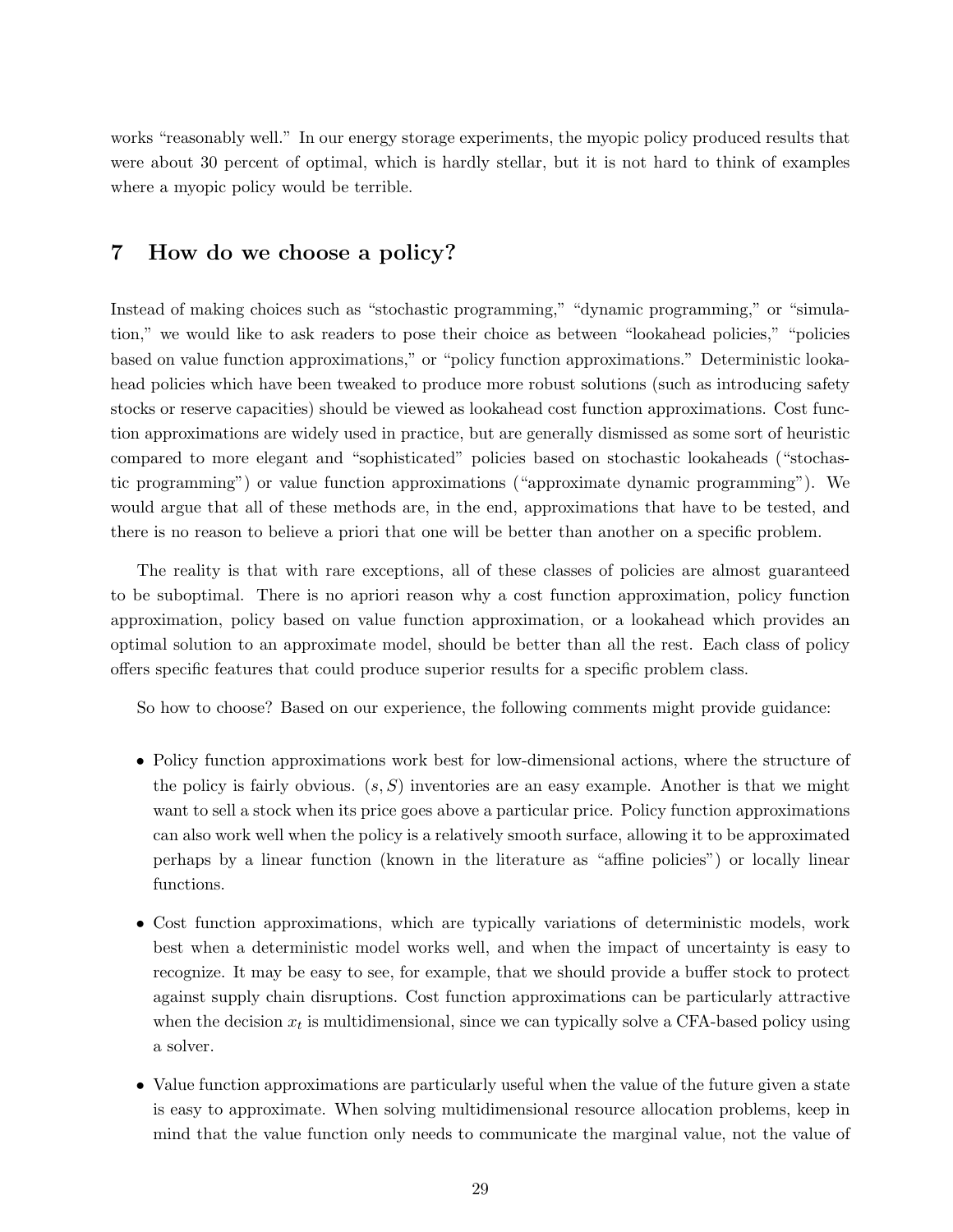being in a state. Also, the issue of value functions has nothing to do with size (we have used value function approximations on very high dimensional applications in transportation with state variables with 10,000 dimensions or more). Large problems can be easily approximated using separable approximations. The real issue is nonseparable interactions. These are easy to capture in a lookahead model, but are hard to approximate using a statistical model.

• Lookahead policies are particularly useful for time-dependent problems, and especially if there is a forecast available that evolves over time. The parameters of a stochastic lookahead model (e.g. the number of scenarios in a scenario tree, the number of stages, the horizon) should always be tested in a simulator that is able to compare the performance of different policies. Also, a stochastic lookahead model should always be compared to the performance of a deterministic lookahead model. Just because the underlying problem is stochastic does not mean that a deterministic lookahead model will not work.

Hybrid policies can be particularly valuable. Instead of building a lookahead policy over a long horizon  $H$ , we can use a shorter horizon but then introduce a simple value function approximation at the end. Cost function approximations over planning horizons can make a deterministic approximation more robust. Finally, you can tune a high-dimensional myopic policy (e.g. assigning drivers to loads or machines to tasks) with low-order policy function approximations ("assign team drivers to long loads") by adding the low order policy functions as bonus or penalty terms to the objective function.

We hope this discussion has helped to place stochastic programming, dynamic programming, and simulation (using policy function approximations) in a common framework. Over time, these terms have evolved close associations with specific classes of policies (lookahead policies, value functions, and policy function approximations, respectively). It is for this reason that we suggest a new name, computational stochastic optimization, as an umbrella for all of these fields (and more).

## <span id="page-32-0"></span>Acknowledgements

This research was supported by the National Science Foundation grant CMMI-0856153.

### References

- <span id="page-32-3"></span>Andradóttir, S. & Prudius, A. A. (2010), 'Adaptive Random Search for Continuous Simulation Optimization', Naval Research Logistics (NRL) 57(6), 583–604.
- <span id="page-32-2"></span>Bandi, C. & Bertsimas, D. J. (2012), 'Tractable stochastic analysis in high dimensions via robust optimization', Mathematical Programming Series B 134, 23–70.
- <span id="page-32-4"></span>Barr, D. R. & Rizvi, M. H. (1966), 'An introduction to ranking and selection procedures', J. Amer. Statist. Assoc. 61(315), 640– 646.
- <span id="page-32-1"></span>Bellman, R. E. (1957), 'Dynamic Programming', Princeton University Press, Princeton, NJ.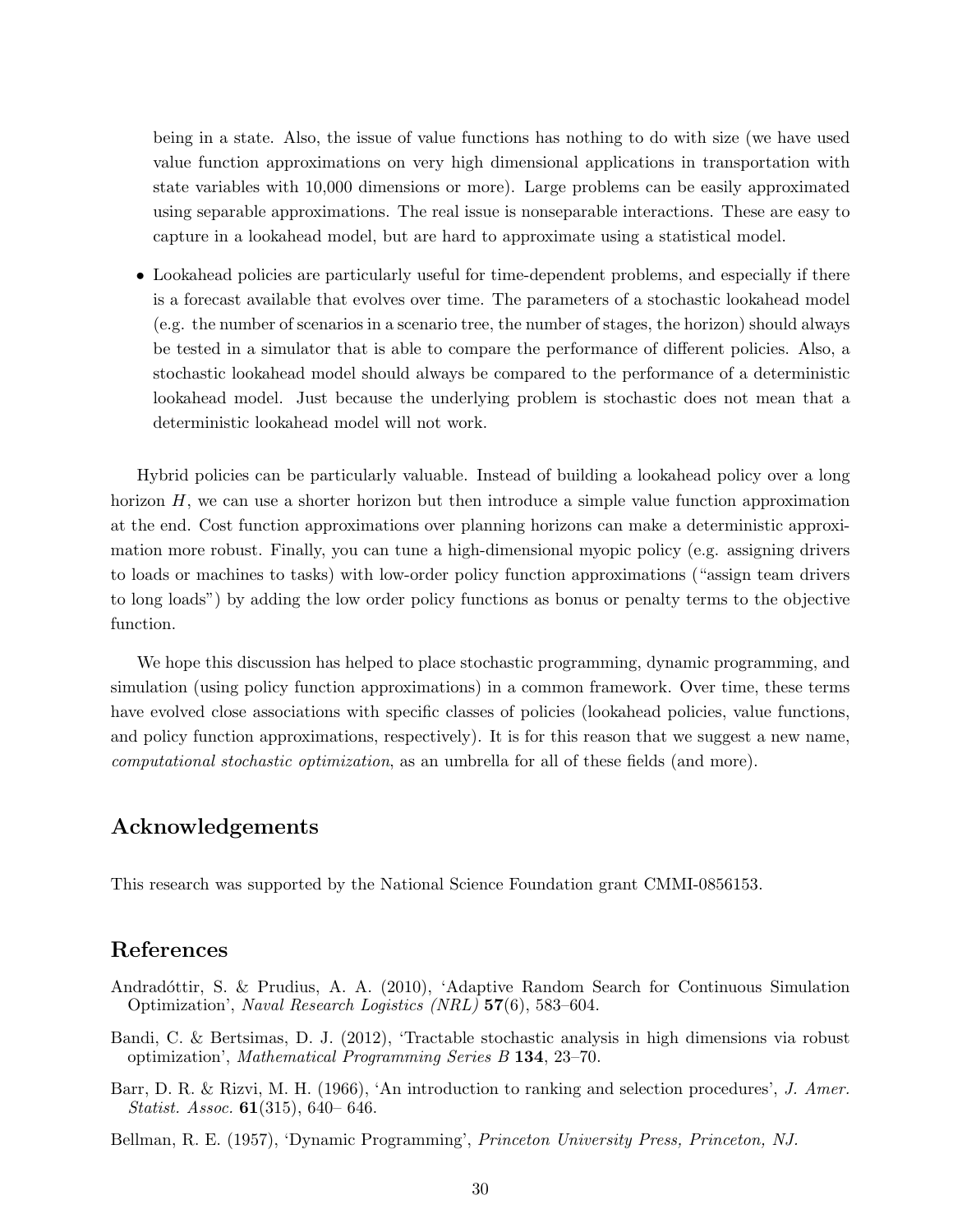- <span id="page-33-3"></span>Ben-Tal, A., Ghaoui, L. E. & Nemirovski, A. (2009), Robust Optimization, Princeton University Press, Princeton NJ.
- <span id="page-33-15"></span>Bertsekas, D. P. (2012), Dynamic Programming and Optimal Control, Vol. II, 4th Edition: Approximate Dynamic Programming, Athena Scientific, Belmont, MA.
- <span id="page-33-2"></span>Beyer, H. & Sendhoff, B. (2007), 'Robust optimization A comprehensive survey', Computer Methods in Applied Mechanics and Engineering 196(33-34), 3190–3218.
- <span id="page-33-19"></span>Bhaskaran, S. & Sethi, S. P. (1987), 'Decision and Forecast Horizons in a Stochastic Environment : A Survey', Optimal Control Applications and Methods 8, 61–67.
- <span id="page-33-7"></span>Birge, J. R. & Louveaux, F. (2011), Introduction to Stochastic Programming, 2nd edn, Springer, New York.
- <span id="page-33-13"></span>Boesel, J., Nelson, B. L. & Kim, S. (2003), 'Using ranking and selection to "clean up" after simulation optimization', *Operations Research*  $\mathbf{51}(5)$ , 814–825.
- <span id="page-33-1"></span>Bouzaiene-Ayari, B., Cheng, C., Das, S., Fiorillo, R. & Powell, W. B. (2012), From Single Commodity to Multiattribute Models for Locomotive Optimization : A Comparison of Integer Programming and Approximate Dynamic Programming.
- <span id="page-33-14"></span>Camacho, E. F. & Bordons, C. (2004), Model Predictive Control, Springer Verlag, New York.
- <span id="page-33-8"></span>Chang, H. S., Fu, M. C., Hu, J. & Marcus, S. I. (2007), Simulation-based Algorithms for Markov Decision Processes, Springer, Berlin.
- <span id="page-33-12"></span>Chick, S. E. & Gans, N. (2009), 'Economic analysis of simulation selection problems', Management Science 55(3), 421–437.
- <span id="page-33-11"></span>Chick, S. E., He, D. & Chen, C.-h. (2007), 'Opportunity Cost and OCBA Selection Procedures in Ordinal Optimization for a Fixed Number of Alternative Systems', IEEE Transactions on Systems Man and Cybernetics Part C-Applications and Reviews 37(5), 951–961.
- <span id="page-33-5"></span>Defourny, B., Ernst, D. & Wehenkel, L. (2013), 'Scenario Trees and Policy Selection for Multistage Stochastic Programming using Machine Learning', Informs J. on Computing pp. 1–27.
- <span id="page-33-0"></span>Dorfman, R. (1984), 'The Discovery of Linear Programming', Annals of the History of Computing 6(3), 283–295.
- <span id="page-33-16"></span>Dupaçová, J., Consigli, G. & Wallace, S. (2000), 'Scenarios for multistage stochastic programs', Annals of Operations Research 100, 25–53.
- <span id="page-33-9"></span>Fu, M. C., Glover, F. & April, J. (2005), 'Simulation optimization: a review, new developments, and applications', Proceedings of the 37th conference on Winter simulation pp. 83—-95.
- <span id="page-33-4"></span>Gittins, J., Glazebrook, K. & Weber, R. R. (2011), Multi-Armed Bandit Allocation Indices, John Wiley & Sons, New York.
- <span id="page-33-6"></span>Hastie, T., Tibshirani, R. & Friedman, J. (2009), The elements of statistical learning: data mining, inference and prediction, Springer, New York.
- <span id="page-33-17"></span>Higle, J. & Sen, S. (1991), 'Stochastic decomposition: An algorithm for two-stage linear programs with recourse', Mathematics of Operations Research 16(3), 650–669.
- <span id="page-33-18"></span>Higle, J. & Sen, S. (1996), Stochastic Decomposition: A Statistical Method for Large Scale Stochastic Linear Programming, Kluwer Academic Publishers.
- <span id="page-33-10"></span>Hong, L. & Nelson, B. L. (2007), 'A framework for locally convergent random-search algorithms for discrete optimization via simulation', ACM Transactions on Modeling and Computer Simulation  $17(4)$ , 1–22.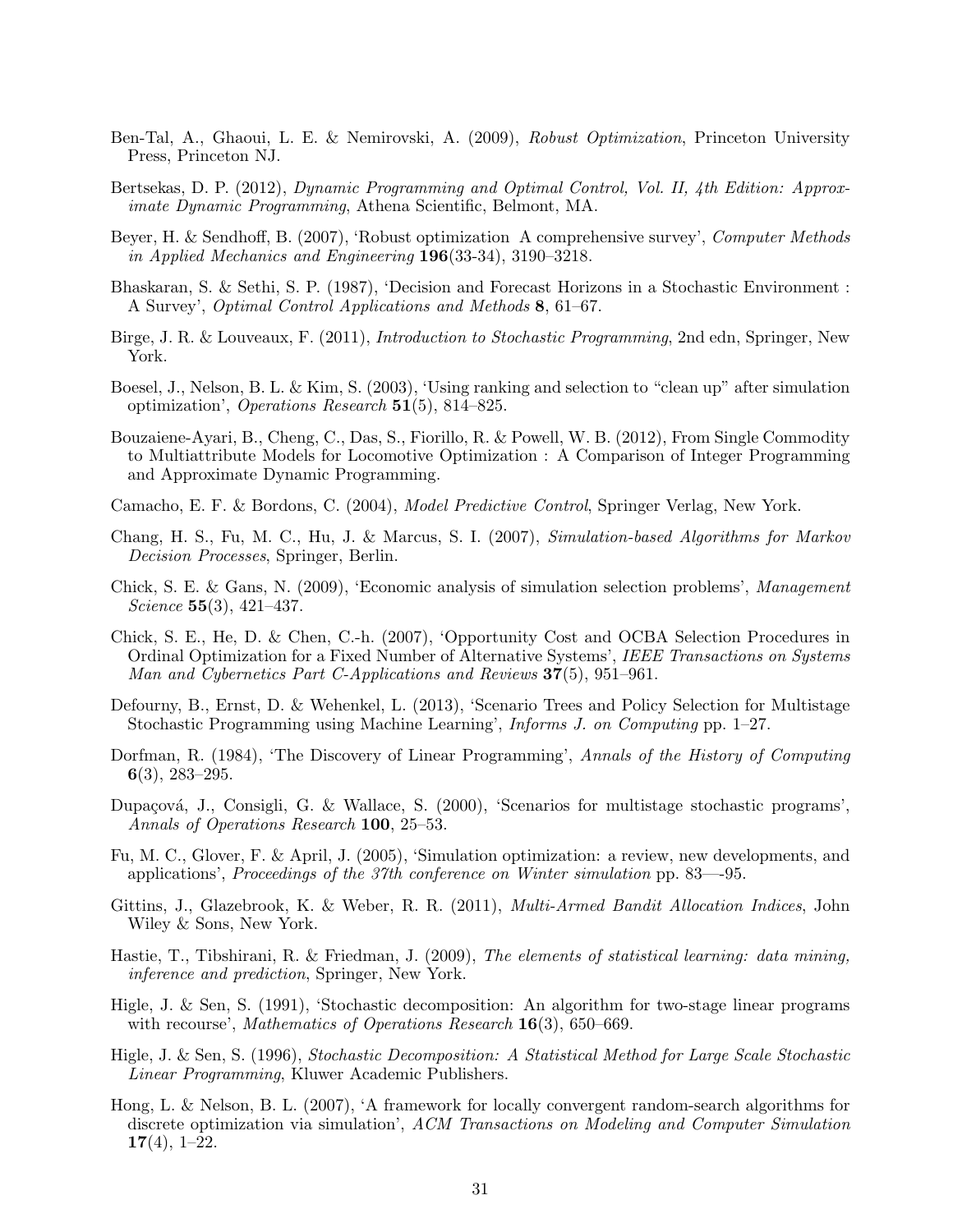- <span id="page-34-11"></span>Jacobs, J., Freeman, G., Grygier, J., Morton, D., Schultz, G., Staschus, K. & Stedinger, J. (1995), 'SOCRATES-A system for scheduling hydroelectric generation under uncertainty', Ann. Oper. Res 59, 99–133.
- <span id="page-34-12"></span>Jin, S., Ryan, S., Watson, J. & Woodruff, D. (2011), 'Modeling and solving a large-scale generation expansion planning problem under uncertainty', Energy Systems 2, 209–242.
- <span id="page-34-0"></span>Kantorovich, L. (1939), 'Matematicheskie Metody Organizatsii i Planirovaniya', Leningrade State University Press.
- <span id="page-34-15"></span>King, A. J. & Wallace, S. (2012), Modeling with stochastic programming, Springer Verlag, New York.
- <span id="page-34-9"></span>Kleywegt, A. J., Shapiro, A. & Homem-de Mello, T. (2002), 'The sample average approximation method for stochastic discrete optimization',  $SIAM J.$  Optimization  $12(2)$ , 479–502.
- <span id="page-34-1"></span>Koopmans, T. (1947), 'Optimum utilization of the transportation system', Econometrica 17, 136– 146.
- <span id="page-34-17"></span>Lagoudakis, M. & Parr, R. (2003), 'Least-squares policy iteration', *Journal of Machine Learning* Research 4, 1107–1149.
- <span id="page-34-19"></span>Maxwell, B. M. S., Henderson, S. G. & Topaloglu, H. (2013), 'Tuning approximate dynamic programming policies for ambulance redeployment via direct search', Stochastic Systems  $3(2)$ , 322–361.
- <span id="page-34-16"></span>Maxwell, M. S., Restrepo, M., Henderson, S. G. & Topaloglu, H. (2010), 'Approximate Dynamic Programming for Ambulance Redeployment', *INFORMS Journal on Computing* 22(2), 266–281.
- <span id="page-34-8"></span>Pereira, M. F. & Pinto, L. M. V. G. (1991), 'Multi-stage stochastic optimization applied to energy planning', Mathematical Programming 52, 359–375.
- <span id="page-34-18"></span>Pham, T. (2013), Experiments with Approximate Policy Iteration, PhD thesis, Princeton University.
- <span id="page-34-6"></span>Powell, W. B. (2007), Approximate Dynamic Programming: Solving the curses of dimensionality, John Wiley & Sons, Hoboken, NJ.
- <span id="page-34-5"></span>Powell, W. B. (2011), Approximate Dynamic Programming: Solving the curses of dimensionality, 2 edn, John Wiley & Sons, Hoboken, NJ.
- <span id="page-34-7"></span>Powell, W. B. & Ryzhov, I. O. (2012), *Optimal Learning*, John Wiley & Sons, Hoboken, NJ.
- <span id="page-34-13"></span>Powell, W. B. & Topaloglu, H. (2006), 'Dynamic-programming approximations for stochastic timestaged integer multicommodity-flow problems', Informs Journal on Computing 18(1), 31.
- <span id="page-34-3"></span>Powell, W. B., George, A., Simão, H. P., Scott, W. R., Lamont, A. D. & Stewart, J. (2012a), 'SMART : A Stochastic Multiscale Model for the Analysis of Energy Resources , Technology , and Policy', Informs J. on Computing  $24(4)$ , 665–682.
- <span id="page-34-2"></span>Powell, W. B., Simao, H. P. & Bouzaiene-Ayari, B. (2012b), 'Approximate dynamic programming in transportation and logistics: a unified framework', EURO Journal on Transportation and Logistics 1(3), 237–284.
- <span id="page-34-4"></span>Puterman, M. L. (2005), Markov Decision Processes, Vol. 7pp, 2nd edn, John Wiley and Sons, Hoboken, NJ.
- <span id="page-34-10"></span>Rockafellar, R. T. & Wets, R. J.-B. (1991), 'Scenarios and policy aggregation in optimization under uncertainty', Mathematics of Operations Research 16(1), 119–147.
- <span id="page-34-14"></span>Romisch, W. & Heitsch, H. (2009), 'Scenario tree modeling for multistage stochastic programs', Mathematical Programming 118, 371–406.